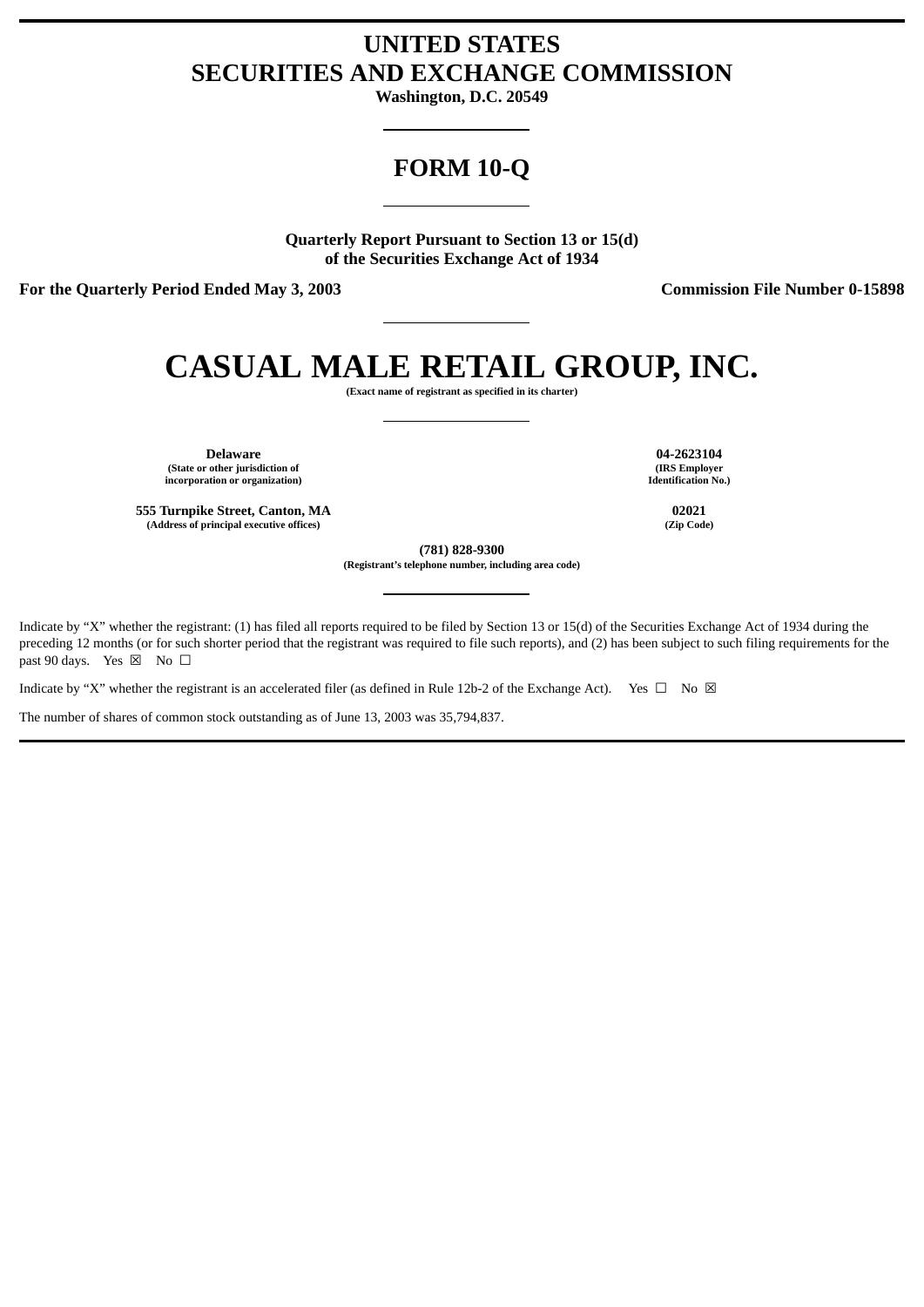### **CASUAL MALE RETAIL GROUP, INC.**

#### **CONSOLIDATED BALANCE SHEETS**

May 3, 2003 and February 1, 2003 (In thousands, except share data)

|                                                                                                                                                                                                                                  | May 3, 2003 | <b>February 1, 2003</b> |  |
|----------------------------------------------------------------------------------------------------------------------------------------------------------------------------------------------------------------------------------|-------------|-------------------------|--|
|                                                                                                                                                                                                                                  | (unaudited) |                         |  |
| <b>ASSETS</b>                                                                                                                                                                                                                    |             |                         |  |
| Current assets:                                                                                                                                                                                                                  |             |                         |  |
| Cash and cash equivalents                                                                                                                                                                                                        | \$<br>4,454 | \$<br>4,692             |  |
| Accounts receivable                                                                                                                                                                                                              | 7,351       | 6,989                   |  |
| Inventories                                                                                                                                                                                                                      | 104,013     | 103,222                 |  |
| Prepaid expenses                                                                                                                                                                                                                 | 8,263       | 2,700                   |  |
| Total current assets                                                                                                                                                                                                             | 124,081     | 117,603                 |  |
| Property and equipment, net of accumulated depreciation and amortization                                                                                                                                                         | 64,233      | 64,062                  |  |
| Other assets:                                                                                                                                                                                                                    |             |                         |  |
| Goodwill                                                                                                                                                                                                                         | 50,699      | 50,698                  |  |
| Intangible assets                                                                                                                                                                                                                | 30,704      | 30,729                  |  |
| Other assets                                                                                                                                                                                                                     | 3,766       | 3,853                   |  |
| Total assets                                                                                                                                                                                                                     | \$273,483   | \$<br>266,945           |  |
|                                                                                                                                                                                                                                  |             |                         |  |
| LIABILITIES AND STOCKHOLDERS' EQUITY                                                                                                                                                                                             |             |                         |  |
| Current liabilities:                                                                                                                                                                                                             |             |                         |  |
| Current portion of long-term debt                                                                                                                                                                                                | \$<br>3,648 | \$<br>2,940             |  |
| Accounts payable                                                                                                                                                                                                                 | 32,257      | 33,902                  |  |
| Accrued expenses and other current liabilities                                                                                                                                                                                   | 21,326      | 24,338                  |  |
| Accrued liabilities for severance and store closings                                                                                                                                                                             | 5,843       | 6,172                   |  |
| Total current liabilities                                                                                                                                                                                                        | 63,074      | 67,352                  |  |
|                                                                                                                                                                                                                                  |             |                         |  |
| Long-term liabilities:                                                                                                                                                                                                           |             |                         |  |
| Notes payable                                                                                                                                                                                                                    | 68,213      | 55,579                  |  |
| Long-term debt, net of current portion                                                                                                                                                                                           | 50,592      | 50,996                  |  |
| Other long-term liabilities                                                                                                                                                                                                      | 937         | 933                     |  |
| Total long-term liabilities                                                                                                                                                                                                      | 119,742     | 107,508                 |  |
|                                                                                                                                                                                                                                  |             |                         |  |
| <b>Total liabilities</b>                                                                                                                                                                                                         | 182,816     | 174,860                 |  |
| <b>Minority interest</b>                                                                                                                                                                                                         | 2,079       | 1,018                   |  |
| Stockholders' equity:                                                                                                                                                                                                            |             |                         |  |
| Preferred stock, \$0.01 par value, 1,000,000 shares authorized, 180,162 shares of Series B Convertible Preferred Stock<br>converted into common stock as of August 8, 2002, none outstanding at May 3, 2003 and February 1, 2003 |             |                         |  |
| Common stock, \$0.01 par value, 75,000,000 shares authorized, 38,950,455 and 38,867,000 shares issued at May 3,                                                                                                                  |             |                         |  |
| 2003 and February 1, 2003, respectively                                                                                                                                                                                          | 390         | 389                     |  |
| Additional paid-in capital                                                                                                                                                                                                       | 147,205     | 146,892                 |  |
| Accumulated deficit                                                                                                                                                                                                              | (46, 861)   | (44, 104)               |  |
| Treasury stock at cost, 3,171,930 and 3,119,236 shares at May 3, 2003 and February 1, 2003, respectively                                                                                                                         | (9, 146)    | (8,913)                 |  |
| Loan to executive                                                                                                                                                                                                                |             | (197)                   |  |
| Accumulated other comprehensive loss                                                                                                                                                                                             | (3,000)     | (3,000)                 |  |
|                                                                                                                                                                                                                                  |             |                         |  |
| Total stockholders' equity                                                                                                                                                                                                       | 88,588      | 91,067                  |  |
| Total liabilities and stockholders' equity                                                                                                                                                                                       | \$273,483   | \$<br>266,945           |  |
|                                                                                                                                                                                                                                  |             |                         |  |

The accompanying notes are an integral part of the consolidated financial statements.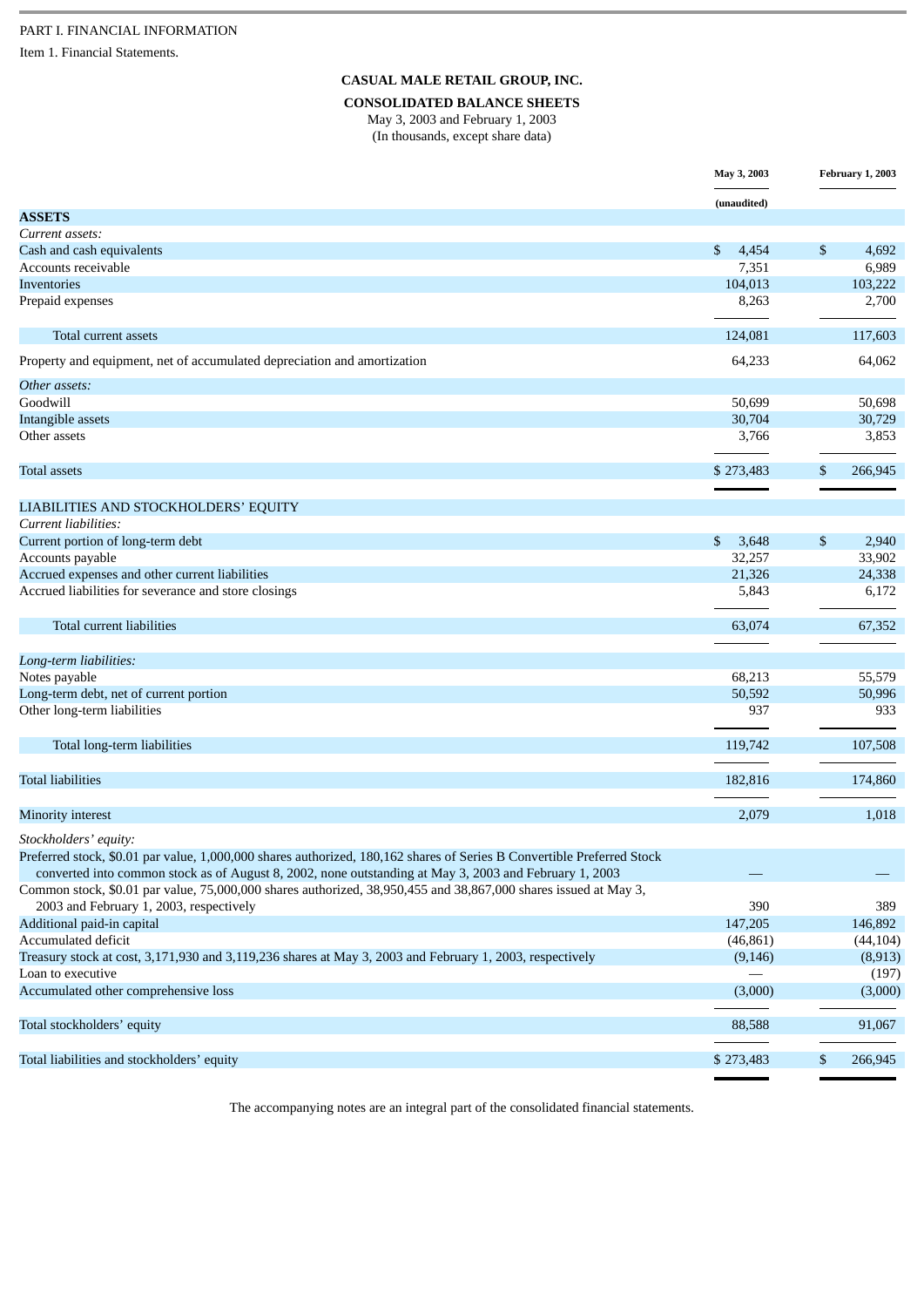# **CASUAL MALE RETAIL GROUP, INC.**

**CONSOLIDATED STATEMENTS OF OPERATIONS**

(In thousands, except per share data)

(Unaudited)

|                                                                           |               | <b>Three Months Ended</b> |
|---------------------------------------------------------------------------|---------------|---------------------------|
|                                                                           | May 3, 2003   | May 4, 2002               |
| <b>Sales</b>                                                              | \$99,700      | \$32,317                  |
| Cost of goods sold, including occupancy                                   | 64,305        | 25,059                    |
| Gross profit                                                              | 35,396        | 7,258                     |
| Expenses:                                                                 |               |                           |
| Selling, general and administrative                                       | 33,175        | 8,107                     |
| Depreciation and amortization                                             | 2,062         | 1,281                     |
| Total expenses                                                            | 35,237        | 9,388                     |
| Operating income (loss)                                                   | 159           | (2, 129)                  |
| Interest expense, net                                                     | 2,885         | 354                       |
| Loss from continuing operations before minority interest and income taxes | (2,726)       | (2,483)                   |
| Less:                                                                     |               |                           |
| Minority interest                                                         | (72)          |                           |
| Benefit for income taxes                                                  |               | (1,053)                   |
| Net loss from continuing operations                                       | (2,654)       | (1,430)                   |
| Loss from discontinued operations                                         | (101)         | (365)                     |
| Net loss                                                                  | (2,755)<br>\$ | (1,795)<br>\$.            |
| Net loss per share-basic and diluted                                      |               |                           |
| Loss from continuing operations                                           | \$<br>(0.07)  | (0.10)<br>\$              |
| Loss from discontinued operations                                         | (0.00)        | (0.03)                    |
| <b>Net loss</b>                                                           | \$<br>(0.08)  | (0.12)                    |
|                                                                           |               |                           |
| Weighted average number of common shares outstanding                      |               |                           |
| -Basic and diluted                                                        | 35,754        | 14,576                    |

The accompanying notes are an integral part of the consolidated financial statements.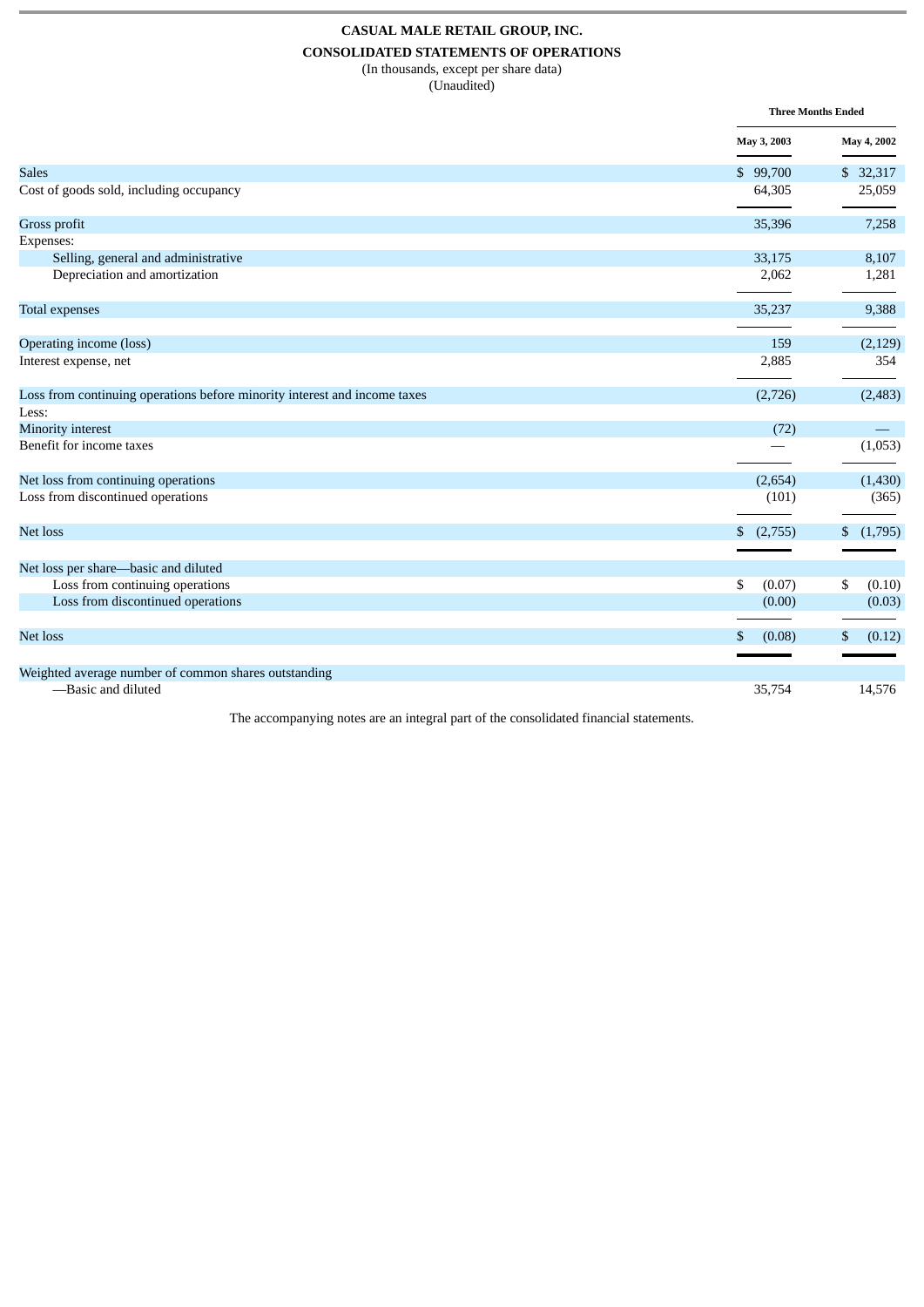# **CASUAL MALE RETAIL GROUP, INC. CONSOLIDATED STATEMENTS OF CASH FLOWS**

(In thousands and unaudited)

|                                                                              | <b>Three Months Ended</b> |                          |
|------------------------------------------------------------------------------|---------------------------|--------------------------|
|                                                                              | May 3, 2003               | May 4, 2002              |
| Cash flows from operating activities:                                        |                           |                          |
| Net loss                                                                     | \$<br>(2,755)             | \$<br>(1,795)            |
| Adjustments to reconcile net loss to net cash used for operating activities: |                           |                          |
| Loss from discontinued operations                                            | 101                       | 365                      |
| Depreciation and amortization                                                | 2,062                     | 1,281                    |
| Accretion of warrants                                                        | 402                       |                          |
| Issuance of common stock to related party                                    | 276                       | $\overline{\phantom{0}}$ |
| Issuance of common stock to Board of Directors                               | 27                        | 33                       |
| Minority interest                                                            | 72                        |                          |
| Gain on sale or disposal of fixed assets                                     |                           | (26)                     |
| Changes in operating assets and liabilities:                                 |                           |                          |
| Accounts receivable                                                          | (362)                     | 213                      |
| Inventories                                                                  | (854)                     | (10, 802)                |
| Prepaid expenses                                                             | (5, 563)                  | (125)                    |
| Other assets                                                                 | (113)                     | (202)                    |
| Reserve for severance and store closings                                     | (329)                     |                          |
| Income taxes                                                                 |                           | (430)                    |
| Accounts payable                                                             | (1,645)                   | 8,293                    |
| Accrued expenses and other current liabilities                               | (3,046)                   | (2, 186)                 |
| Net cash used for operating activities                                       | (11, 727)                 | (5, 381)                 |
| Cash flows from investing activities:                                        |                           |                          |
| Additions to property and equipment                                          | (2,009)                   | (523)                    |
| Net cash used for investing activities                                       | (2,009)                   | (523)                    |
| Cash flows from financing activities:                                        |                           |                          |
| Net borrowings under credit facility                                         | 12,634                    | 5,889                    |
| Principal payments on long-term debt                                         | (98)                      |                          |
| Proceeds from minority equityholder of joint venture                         | 989                       |                          |
| Repurchase of common stock                                                   | (36)                      |                          |
| Issuance of common stock under option program                                | 9                         | 15                       |
|                                                                              |                           |                          |
| Net cash provided by financing activities                                    | 13,498                    | 5,904                    |
| Net change in cash and cash equivalents                                      | (238)                     |                          |
| Cash and cash equivalents:                                                   |                           |                          |
| Beginning of the period                                                      | 4,692                     |                          |
| End of the period                                                            | \$<br>4.454               | $\mathbf{\$}$            |

The accompanying notes are an integral part of the consolidated financial statements.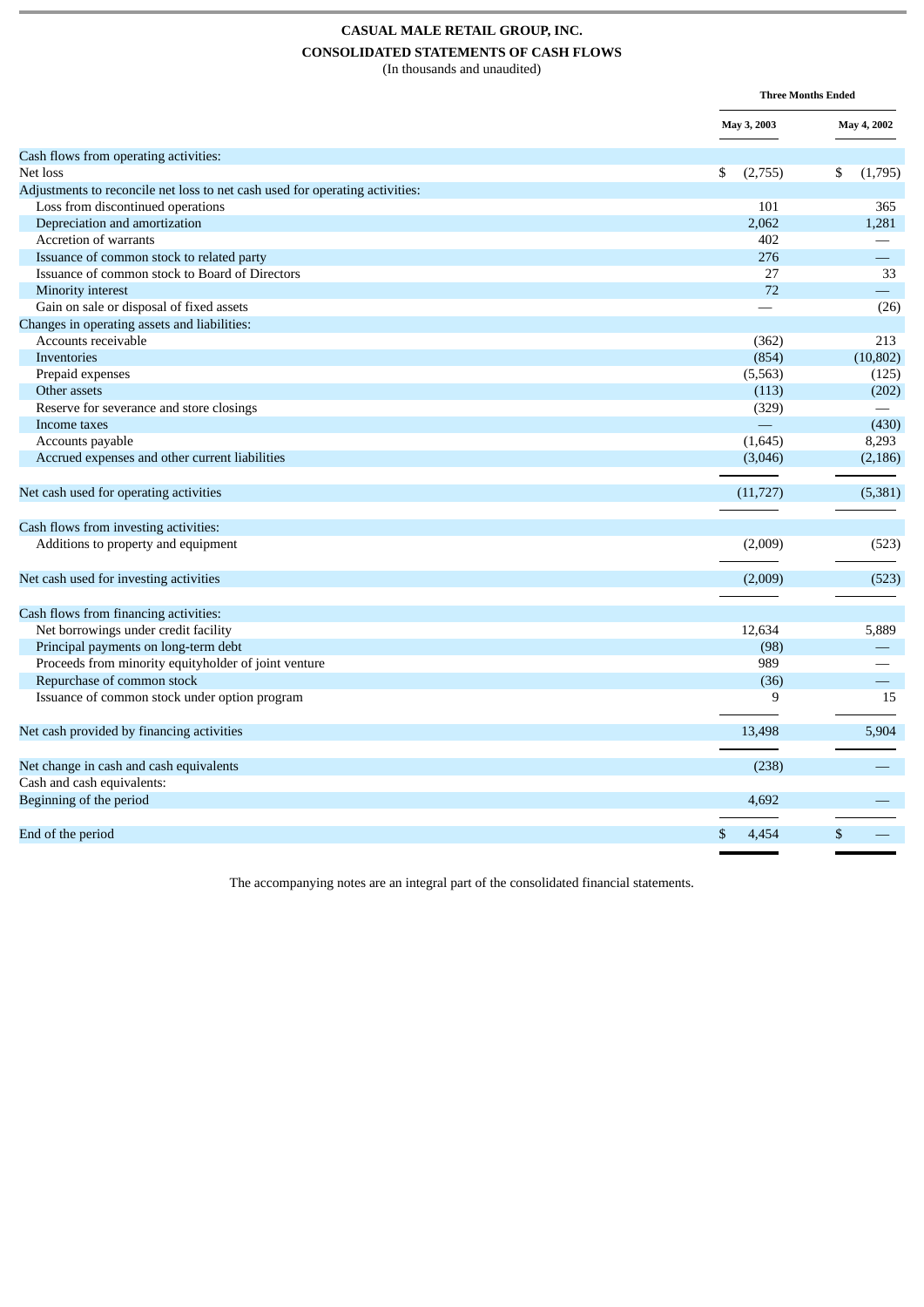#### **CASUAL MALE RETAIL GROUP, INC, Notes to Consolidated Financial Statements**

#### 1. Basis of Presentation

In the opinion of management of Casual Male Retail Group, Inc., a Delaware corporation formerly known as Designs, Inc. (the "Company"), the accompanying unaudited consolidated financial statements contain all adjustments necessary for a fair presentation of the interim financial statements. These financial statements do not include all disclosures associated with annual financial statements and, accordingly, should be read in conjunction with the notes to the Company's audited consolidated financial statements for the fiscal year ended February 1, 2003 (included in the Company's Annual Report on Form 10-K which was filed with the Securities and Exchange Commission on May 5, 2003).

The interim financial statements contain the results of operations of the Company's Casual Male business, which consists of substantially all of the assets of Casual Male Corp. and certain of its subsidiaries ("Casual Male"), which assets were acquired by the Company on May 14, 2002. For a complete description of the Casual Male acquisition, see Note 2 below.

The information set forth in these statements may be subject to normal year-end adjustments. The information reflects all adjustments that, in the opinion of management, are necessary to present fairly the Company's results of operations, financial position and cash flows for the periods indicated. The preparation of financial statements in conformity with generally accepted accounting principles requires management to make estimates and assumptions that affect the reported amounts of assets and liabilities and disclosure of contingent assets and liabilities at the date of the financial statements and the reported amounts of revenues and expenses during the reporting period. The Company's business historically has been seasonal in nature, and the results of the interim periods presented are not necessarily indicative of the results to be expected for the full year.

Certain amounts for the three months ended May 4, 2002 have been reclassified to conform to the presentation for the three months ended May 3, 2003. These adjustments relate to the reclassification for discontinued operations in accordance with the provisions of Statement of Financial Accounting Standard ("SFAS") No. 144, *Accounting for the Impairment or Disposal of Long-Lived Assets* ("SFAS 144"). For further discussion regarding discontinued operations see Note 6 below.

#### 2. Casual Male Acquisition

On May 14, 2002, pursuant to an asset purchase agreement entered into as of May 2, 2002, the Company completed the acquisition of Casual Male for a purchase price of approximately \$170 million, plus the assumption of certain operating liabilities. The Company was selected as the highest and best bidder for the acquired Casual Male assets at a bankruptcy court ordered auction commencing on May 1, 2002 and concluding on May 2, 2002. The U.S. Bankruptcy Court for the Southern District of New York subsequently granted its approval of the acquisition on May 7, 2002.

Casual Male, which was a leading independent specialty retailer of fashion, casual and dress apparel for big and tall men, had annual sales that exceeded \$350 million. Casual Male sold its branded merchandise through various channels of distribution including full price and outlet retail stores, direct mail and the internet. Casual Male had been operating under the protection of the U.S. Bankruptcy Court since May 2001.

Under the terms of the asset purchase agreement, the Company acquired substantially all of Casual Male's assets, including, but not limited to, the inventory and fixed assets of approximately 475 retail store locations and various intellectual property. In addition, the Company assumed certain operating liabilities, including, but not limited to, existing retail store lease arrangements and the existing mortgage for Casual Male's corporate headquarters located in Canton, Massachusetts.

In view of the significance of the Casual Male acquisition to the growth and future identity of the Company, at the Annual Meeting of Stockholders held on August 8, 2002, the Company's stockholders approved the Board of Directors' recommendation to change the Company's name from "Designs, Inc." to "Casual Male Retail Group, Inc." The Company believes that the Casual Male business will be a primary future contributor to the Company's overall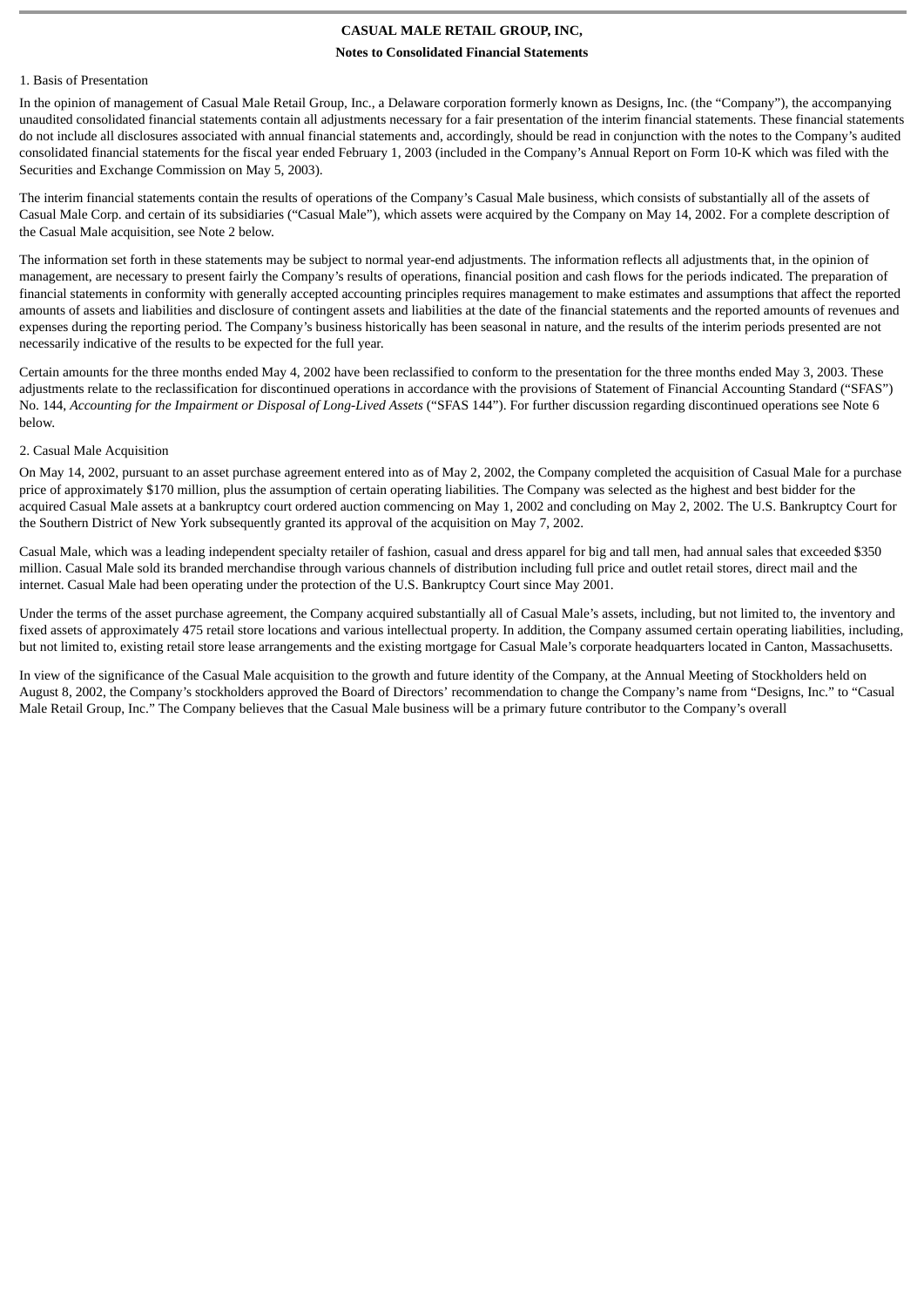business and that the name change was an important step to align the customer and investor identification of the Company with the Casual Male store concept. For the same reason, certain financial information for the Casual Male business is included in this Quarterly Report on Form 10-Q.

The allocation of the Casual Male purchase price as disclosed by the Company for the fourth quarter of fiscal 2003 and for the fiscal year ended February 1, 2003 has been adjusted to reflect further adjustments to certain asset valuations, which were revised during the first quarter of fiscal 2004. The allocation of purchase price as of May 3, 2003, subject to further adjustments, was as follows:

|                                                             | Debit (Credit) |
|-------------------------------------------------------------|----------------|
|                                                             | (in thousands) |
| Cash and cash equivalents                                   | S<br>193       |
| Accounts receivable                                         | 1,397          |
| Merchandise inventory                                       | 70,968         |
| Prepaid expenses                                            | 2,129          |
| Property and equipment                                      | 52,862         |
| Other assets                                                | 3,424          |
| Goodwill                                                    | 50,699         |
| Casual Male trademark                                       | 29,200         |
| <b>Customer</b> lists                                       | 1,600          |
| Accounts payable                                            | (23,209)       |
| Accrued expenses and other current liabilities              | (6, 863)       |
| Accrual for estimated transaction and severance costs       | (9,248)        |
| Mortgage note                                               | (12, 151)      |
|                                                             |                |
| Total cash paid for assets acquired and liabilities assumed | 161.001        |

The Casual Male acquisition, along with the payment of certain related fees and expenses, was completed with funds provided by: (i) approximately \$30.2 million in additional borrowings from the Company's amended three-year \$120.0 million senior secured credit facility with the Company's bank, Fleet Retail Finance, Inc. ("Fleet"), (ii) \$15.0 million from a three-year term loan with a subsidiary of Fleet, (iii) proceeds from the private placement of \$24.5 million principal amount of 12% senior subordinated notes due 2007 together with detachable warrants to acquire 1,715,000 shares of the Company's common stock at an exercise price of \$.01 per share, and additional detachable warrants to acquire 1,176,471 shares of common stock at an exercise price of \$8.50 per share, (iv) proceeds from the private placement of \$11.0 million principal amount of 5% senior subordinated notes due 2007, (v) approximately \$82.5 million of proceeds from the private placement of approximately 1.4 million shares of common stock and 180,162 shares of newly designated Series B Convertible Preferred Stock, par value \$0.01 per share (which shares were automatically converted on August 8, 2002 into 18,016,200 shares of common stock), and (vi) the assumption of a mortgage note in the principal amount of approximately \$12.2 million.

Below are the operating results for the first quarter of fiscal 2004 compared to the pro forma results for the first quarter of fiscal 2003, assuming that the Casual Male acquisition had occurred on February 3, 2002:

| For the three months ended:                  |     |                                                 | May 3, 2003                                                             |     |                                  |     |                                                                         | May 4, 2002                                                          |     |                                  |
|----------------------------------------------|-----|-------------------------------------------------|-------------------------------------------------------------------------|-----|----------------------------------|-----|-------------------------------------------------------------------------|----------------------------------------------------------------------|-----|----------------------------------|
|                                              |     | <b>Actual</b><br><b>Casual Male</b><br>business | <b>Actual</b><br>Other<br><b>Branded</b><br>Apparel<br>businesses $(1)$ |     | Actual<br>Combined<br>Company    |     | Pro forma<br><b>Casual Male</b><br>business <sup><math>(2)</math></sup> | <b>Actual Other</b><br><b>Branded</b><br>Apparel<br>businesses $(1)$ |     | Pro forma<br>Combined<br>Company |
|                                              |     |                                                 |                                                                         |     | (unaudited, dollars in millions) |     |                                                                         |                                                                      |     |                                  |
| <b>Sales</b>                                 | \$  | 72.8                                            | \$<br>26.9                                                              | \$. | 99.7                             | \$. | 78.4                                                                    | \$<br>32.3                                                           | \$. | 110.7                            |
| Gross margin, net of Occupancy costs         |     | 30.3                                            | 5.1                                                                     |     | 35.4                             |     | 33.2                                                                    | 7.3                                                                  |     | 40.5                             |
| Gross margin rate                            |     | 41.6%                                           | 19.0%                                                                   |     | 35.5%                            |     | 42.4%                                                                   | 22.5%                                                                |     | 36.5%                            |
| Selling, general and Administrative expenses |     | 26.3                                            | 6.8                                                                     |     | 33.1                             |     | 31.3                                                                    | 8.1                                                                  |     | 39.4                             |
| Depreciation and amortization                |     | 1.6                                             | 0.5                                                                     |     | 2.1                              |     | 2.3                                                                     | 1.3                                                                  |     | 3.6                              |
|                                              |     |                                                 |                                                                         |     |                                  |     |                                                                         |                                                                      |     |                                  |
| Operating income (loss)                      | Эħ. | 2.4                                             | \$<br>(2.2)                                                             | \$  | 0.2                              | \$  | (0.4)                                                                   | \$<br>(2.1)                                                          |     | (2.5)                            |
|                                              |     |                                                 |                                                                         |     |                                  |     |                                                                         |                                                                      |     |                                  |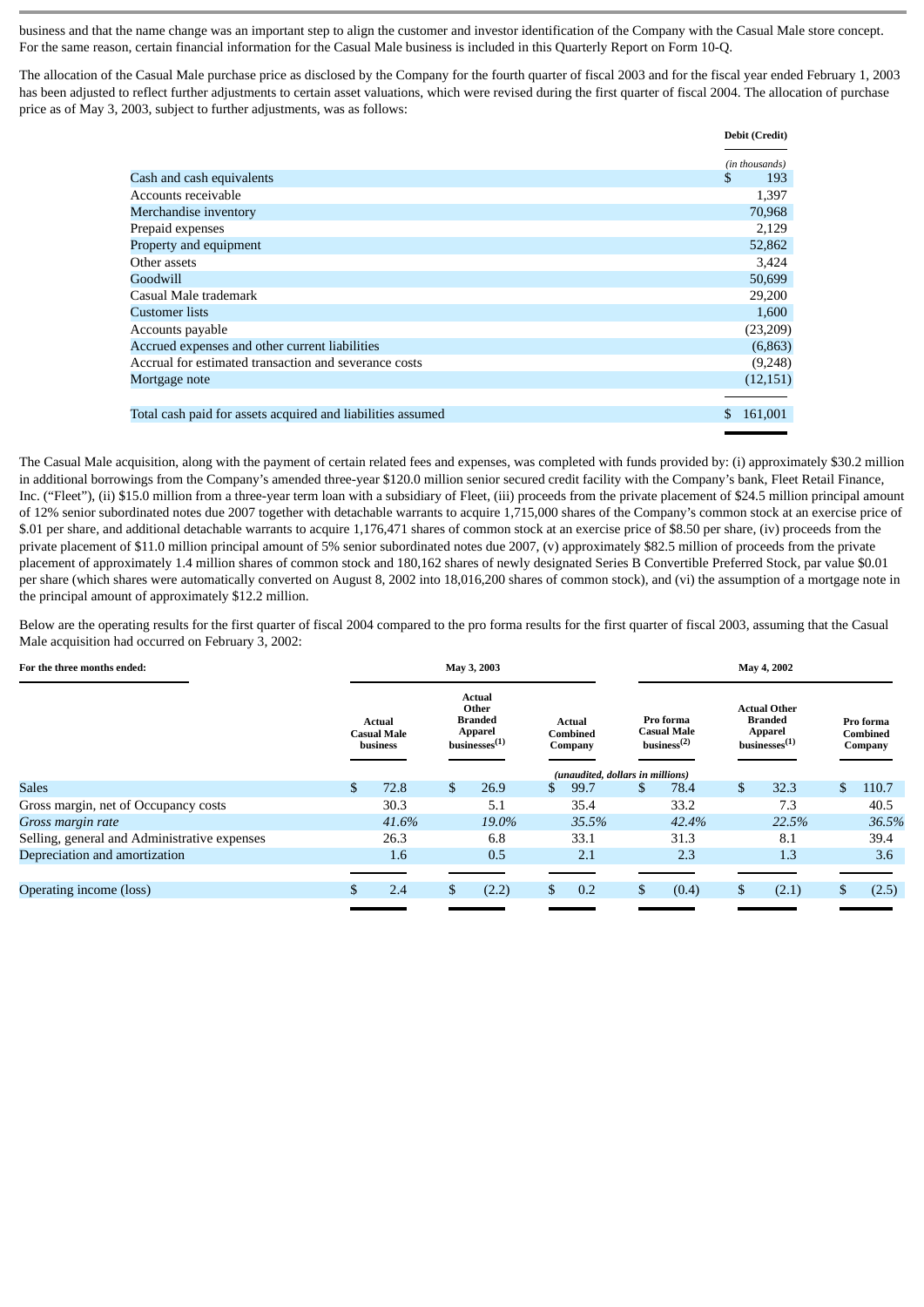- (1) Other Branded Apparel businesses primarily includes the operations of the Company's Levi's®/Dockers® business, which the Company is in the process of exiting. Also included are the results of operations of its growing EcKo Unltd.® outlet.
- (2) Adjusted to eliminate the results of operations for closed store locations, which were not acquired by the Company.

The pro forma results have been prepared based on available information, using assumptions that the Company's management believes are reasonable. Such pro forma results do not purport to represent the actual results of operations that would have occurred if the Casual Male acquisition had occurred on the date specified. The above results are also not necessarily indicative of the results that may be achieved in the future.

The Company anticipates total annualized cost savings and synergies of approximately \$20 to \$25 million. Through the end of the first quarter of fiscal 2004, the Company has begun to realize benefits from approximately \$20 million of these projected annualized savings as a result of overhead cost reductions and the integration of the Casual Male business with the former Designs business. As a result of these initiatives, selling, general and administrative expenses decreased by approximately \$5.0 million to \$26.3 million for the first quarter of fiscal 2004 as compared to \$31.3 million for the first quarter of the prior year. The above pro forma results do not reflect these anticipated cost savings except to the extent that such costs have been realized.

#### 3. Debt

#### Notes Payable-Credit Facility

The Company has a credit facility with Fleet, which was most recently amended on May 14, 2002 in connection with the financing of the Casual Male acquisition (as amended, the "Credit Facility"). The Credit Facility, which expires on May 14, 2005, principally provides for a total commitment of \$120 million with the ability for the Company to issue documentary and standby letters of credit of up to \$20 million. The Company's ability to borrow under the Credit Facility is determined using an availability formula based on eligible assets. The Company's obligations under the Credit Facility are secured by a lien on all of its assets. The Credit Facility includes certain covenants and events of default customary for credit facilities of this nature, including change of control provisions and limitations on payment of dividends by the Company.

At May 3, 2003, the Company had outstanding borrowings of approximately \$68.2 million under the Credit Facility. Outstanding standby letters of credit were \$350,000 and outstanding documentary letters of credit were approximately \$36,350 at May 3, 2003. Average borrowings outstanding under the Credit Facility during the first three months of fiscal 2004 were approximately \$63.5 million, resulting in an average unused availability of approximately \$15.1 million during the first three months of fiscal 2004. At May 3, 2003, the unused availability was approximately \$12.3 million. The Company was in compliance with all debt covenants under the Credit Facility at May 3, 2003.

#### Other Long-Term Debt

Components of other long-term debt are as follows:

|                                         |   | (in thousands) |
|-----------------------------------------|---|----------------|
| Term loan                               | S | 15,444         |
| 12% senior subordinated notes due 2007  |   | 16,400         |
| 5% senior subordinated notes due 2007   |   | 11,000         |
| Mortgage note                           |   | 11,396         |
|                                         |   |                |
| Total long-term debt                    |   | 54,240         |
| Less: current portion of long-term debt |   | (3,648)        |
|                                         |   |                |
| Long-term debt, less current portion    | ъ | 50,592         |

On May 14, 2002, the Company entered into a three-year term loan with Back Bay Capital, a subsidiary of Fleet. Interest on the term loan includes a 12% coupon, 3% paid-in-kind and a 3% annual commitment fee, for a total annual yield of 18%.

In May 2002, the Company also issued \$24.5 million principal amount of 12% senior subordinated notes due 2007 through private placements. The carrying value of \$16.4 million is net of the assigned value of unamortized warrants to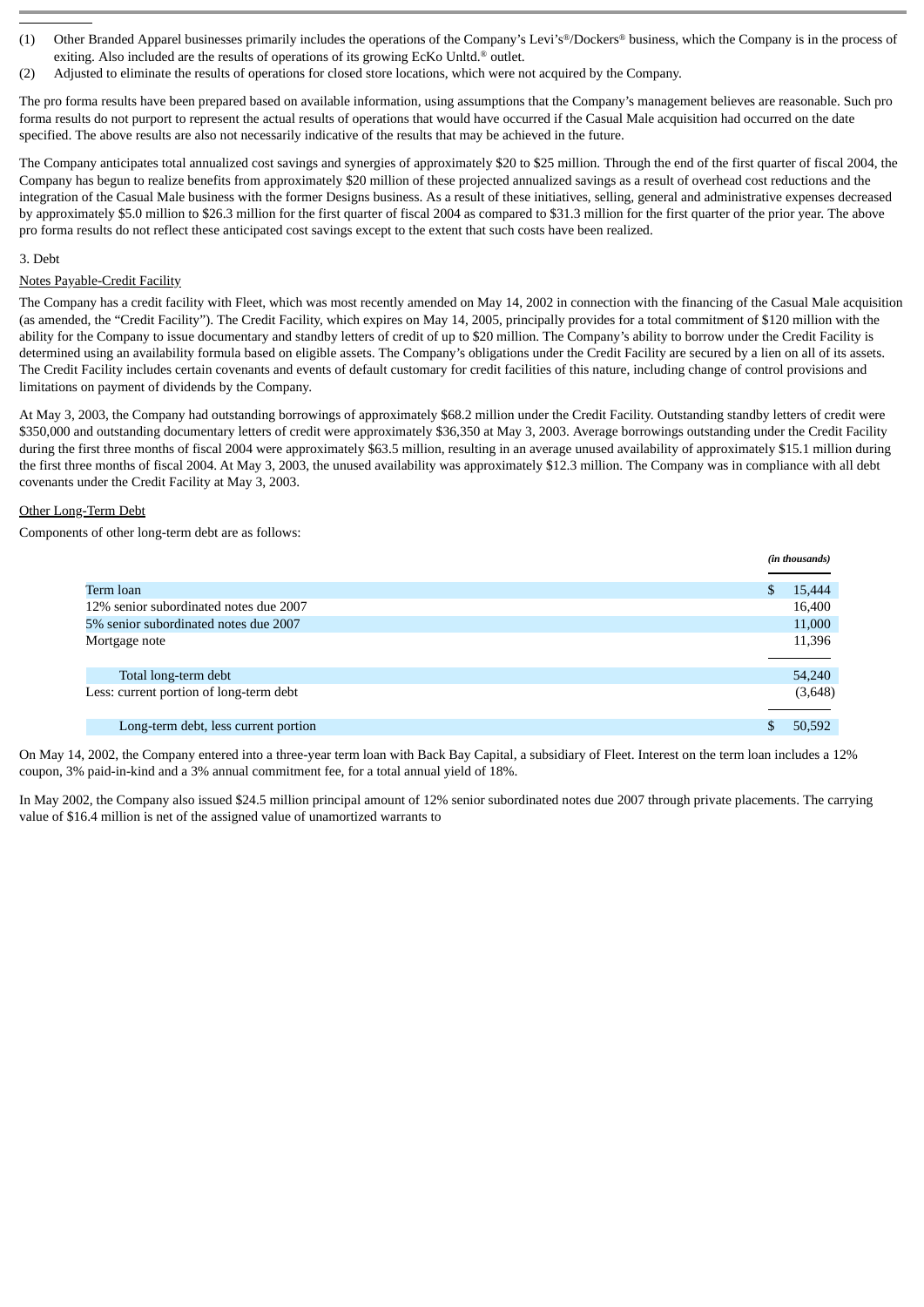acquire 1,715,000 shares of common stock at an exercise price of \$0.01 per share and additional detachable warrants to acquire 1,176,471 shares of common stock at an exercise price of \$8.50 per share. The total assigned value of the warrants of approximately \$9.6 million, which has been reflected as a component of stockholder's equity as a discount on the notes, is being amortized over the five-year life of the notes as interest expense. At May 3, 2003, the unamortized value of the warrants was \$8.1 million.

In addition, in May 2002 the Company also issued \$11.0 million principal amount of 5% senior subordinated notes due 2007 through a private placement with the Kellwood Company, with whom the Company has entered into a product sourcing agreement. Beginning at the end of the second quarter of fiscal 2004, the Company will make principal payments in the amount of \$687,500 per quarter through the remaining term of the notes. Accrued interest is payable quarterly.

In connection with the Casual Male acquisition, the Company also assumed an outstanding mortgage note for real estate and buildings located in Canton, Massachusetts. The mortgage note, which bears interest at 9%, had an outstanding principal balance of \$11.4 million at May 3, 2003.

#### 4. Equity

#### Earnings Per Share

SFAS No. 128, *Earnings Per Share,* requires the computation of basic and diluted earnings per share. Basic earnings per share is computed by dividing net income (loss) by the weighted average number of shares of common stock outstanding during the respective period. Diluted earnings per share is determined by giving effect to the exercise of stock options and certain warrants using the treasury stock method. The following table provides a reconciliation of the number of shares outstanding for basic and diluted earnings per share:

| For the three months ended:                                                                                                                                                                   | May 3, 2003 | May 4, 2002    |
|-----------------------------------------------------------------------------------------------------------------------------------------------------------------------------------------------|-------------|----------------|
|                                                                                                                                                                                               |             | (in thousands) |
| Basic weighted average common shares outstanding                                                                                                                                              | 35,754      | 14.576         |
| Stock options, excluding the effect of anti-dilutive options and warrants totaling 663 shares for the<br>three months ended May 3, 2003 and 764 shares for the three months ended May 4, 2002 |             |                |
| Diluted weighted average common shares outstanding                                                                                                                                            | 35,754      | 14.576         |

The following potential common stock equivalents were excluded from the computation of diluted earnings per share, in each case, because the exercise price of such options and warrants was greater than the average market price per share of Common Stock for the periods reported:

| For the three months ended: | May 3, 2003 | May 4, 2002    |
|-----------------------------|-------------|----------------|
|                             |             | (in thousands) |
| <b>Stock Options</b>        | 2,156       | 178            |
| Warrants                    | 1,676       |                |

#### Stock-based Compensation

In December 2002, the Financial Accounting Standards Board issued SFAS No. 148, *Accounting for Stock-Based Compensation—Transition and Disclosure* ("SFAS 148"), an amendment to SFAS No. 123, *Accounting for Stock-Based Compensation* ("SFAS 123"). SFAS 148 provides alternative methods of transition for a voluntary change to the fair value based method of accounting for stock-based employee compensation. Additionally, SFAS 148 also amends the disclosure requirements of SFAS 123 to require prominent disclosures in both annual and interim financial statements about the method of accounting for stock-based employee compensation and the effect of the method used on reported results. The transition guidance and annual disclosure provisions are effective for financial statements issued for fiscal years ending after December 15, 2002. The interim disclosure provisions are effective for financial reports containing financial statements for interim periods beginning after December 15, 2002. Accordingly, the Company has adopted the interim disclosure provisions of SFAS 148 in the first quarter of fiscal 2004.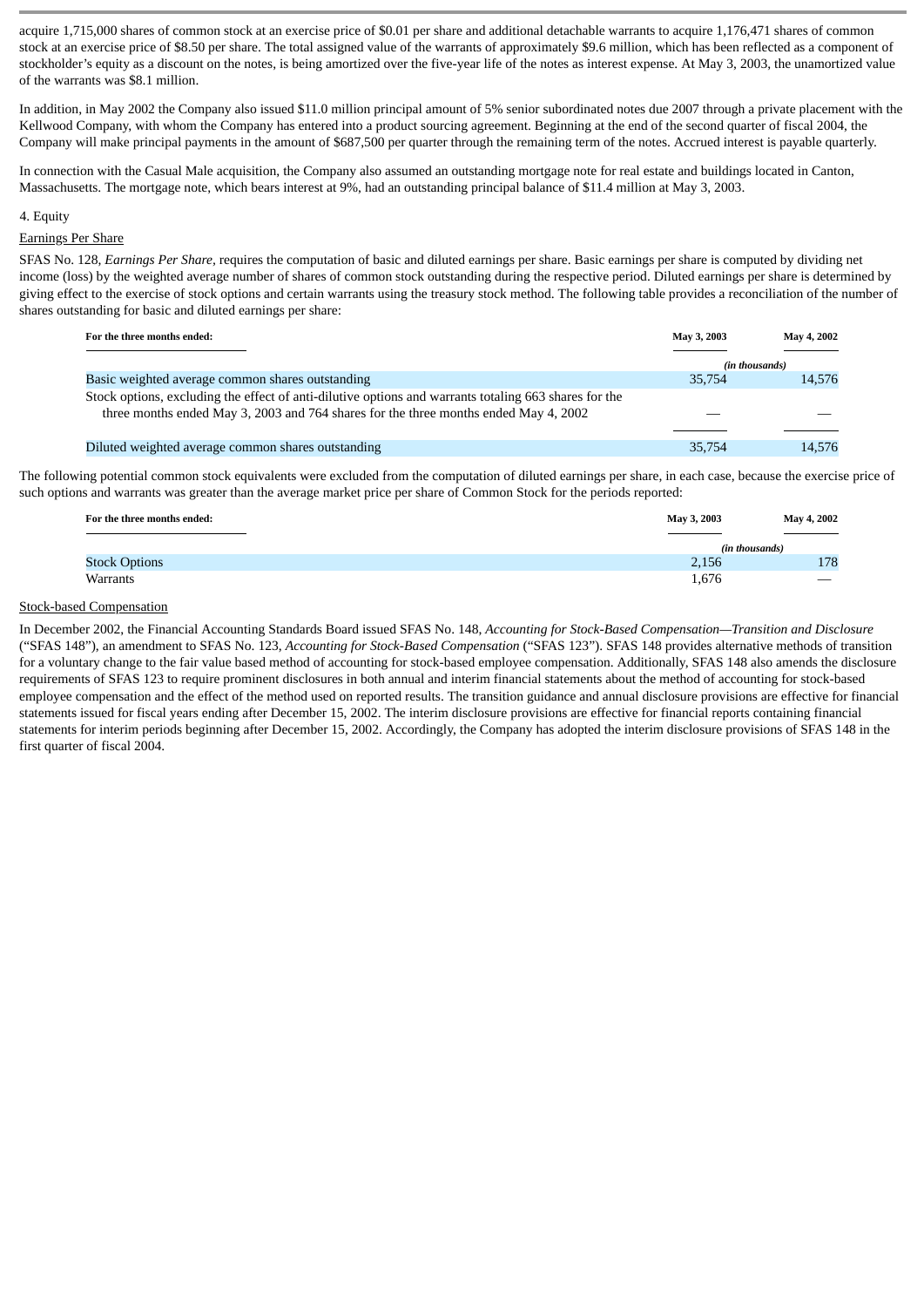The Company has elected the disclosure-only alternative prescribed in SFAS 123 and, accordingly, no compensation cost has been recognized. The Company has disclosed the pro forma net income or loss and per share amounts using the fair value based method. Had compensation costs for the Company's grants for stockbased compensation been determined consistent with SFAS 123, the Company's net loss and loss per share would have been as indicated below:

|                                              |                                          | For the three months ended: |         |  |  |
|----------------------------------------------|------------------------------------------|-----------------------------|---------|--|--|
|                                              | May 3, 2003                              | May 4, 2002                 |         |  |  |
|                                              | (In thousands, except per share amounts) |                             |         |  |  |
| Net loss—as reported                         | S.<br>(2,755)                            | \$.                         | (1,795) |  |  |
| Net loss—pro forma                           | (3,007)<br>S.                            | S                           | (1,959) |  |  |
| Loss per share—basic and diluted as reported | (0.08)<br>\$                             | \$.                         | (0.12)  |  |  |
| Loss per share—basic and diluted pro forma   | S<br>(0.08)                              | S                           | (0.13)  |  |  |

The effects of applying SFAS 123 in this pro forma disclosure are not likely to be representative of the effects on reported net income or loss for future years.

The fair value of each option grant is estimated on the date of grant using the Black-Scholes option-pricing model with the following weighted-average assumptions used for grants for the three months ended May 3, 2003 and May 4, 2002:

|                         | May 3, 2003 | May 4, 2002 |
|-------------------------|-------------|-------------|
| Expected volatility     | 89.6%       | 89.6%       |
| Risk-free interest rate | 2.7%        | 2.7%        |
| Expected life           | 4.5%        | 4.5%        |
| Dividend rate           |             |             |

The weighted-average fair value of options granted in the first three months of fiscal 2004 and fiscal 2003 was \$2.59 and \$4.58, respectively.

#### 5. Restructuring, Store Closing and Impairment of Assets

During the second and fourth quarters of fiscal 2003, the Company recorded charges totaling \$41.3 million related to the Company's decision to downsize its Levi's<sup>®</sup>/Dockers<sup>®</sup> business with the intent of eventually exiting the business, the Company's transfer of the Candies® outlet stores to Candies, Inc. and integration costs associated with the combination of the Casual Male and Designs businesses. Of the total \$41.3 million in restructuring charges: (i) \$7.8 million related to the Company's fiscal 2003 discontinued operations which included the closing of 20 Levi's®/Dockers® stores and the exiting of its Candies® outlet stores which were both completed in fiscal 2003; (ii) \$21.9 million related to the future closing of the remaining Levi's®/Dockers® stores; (iii) \$3.6 million related to the integration plan to combine the operations of Casual Male with the Company; and (iv) \$8.0 million related to the impairment of certain tax assets. Through the end of the first quarter of fiscal 2004, the Company had closed 21 Levi's®/Dockers® stores and had completely transferred its Candies® outlet business to Candies, Inc.

At May 3, 2003, the remaining reserve for Levi's®/Dockers® store closings was \$16.0 million. The reserve consisted of inventory reserves of \$10.2 million, which have been netted against "Inventories" on the Consolidated Balance Sheet and accruals for landlord settlements and other costs of \$5.8 million, which are shown as "Accrued liabilities for severance and store closings" on the Consolidated Balance Sheet. Below is a table showing the changes in the components of the reserves from February 1, 2003 to May 3, 2003:

|                                                      |   | Balance<br>at February 1, 2003 | <b>Net Provisions</b> |               | <b>Charges/Write-offs</b> | Balance<br>at May 3, 2003 |
|------------------------------------------------------|---|--------------------------------|-----------------------|---------------|---------------------------|---------------------------|
|                                                      |   |                                |                       | (in millions) |                           |                           |
| Inventory reserves                                   |   | 11.1                           |                       | ۰             | (0.9)                     | 10.2                      |
| Accrued liabilities for severance and store closings |   | 6.2                            |                       |               | (0.4)                     | 5.8                       |
| <b>Total Reserves</b>                                | S | 17.3                           |                       | Y.            | (1.3)                     | 16.0                      |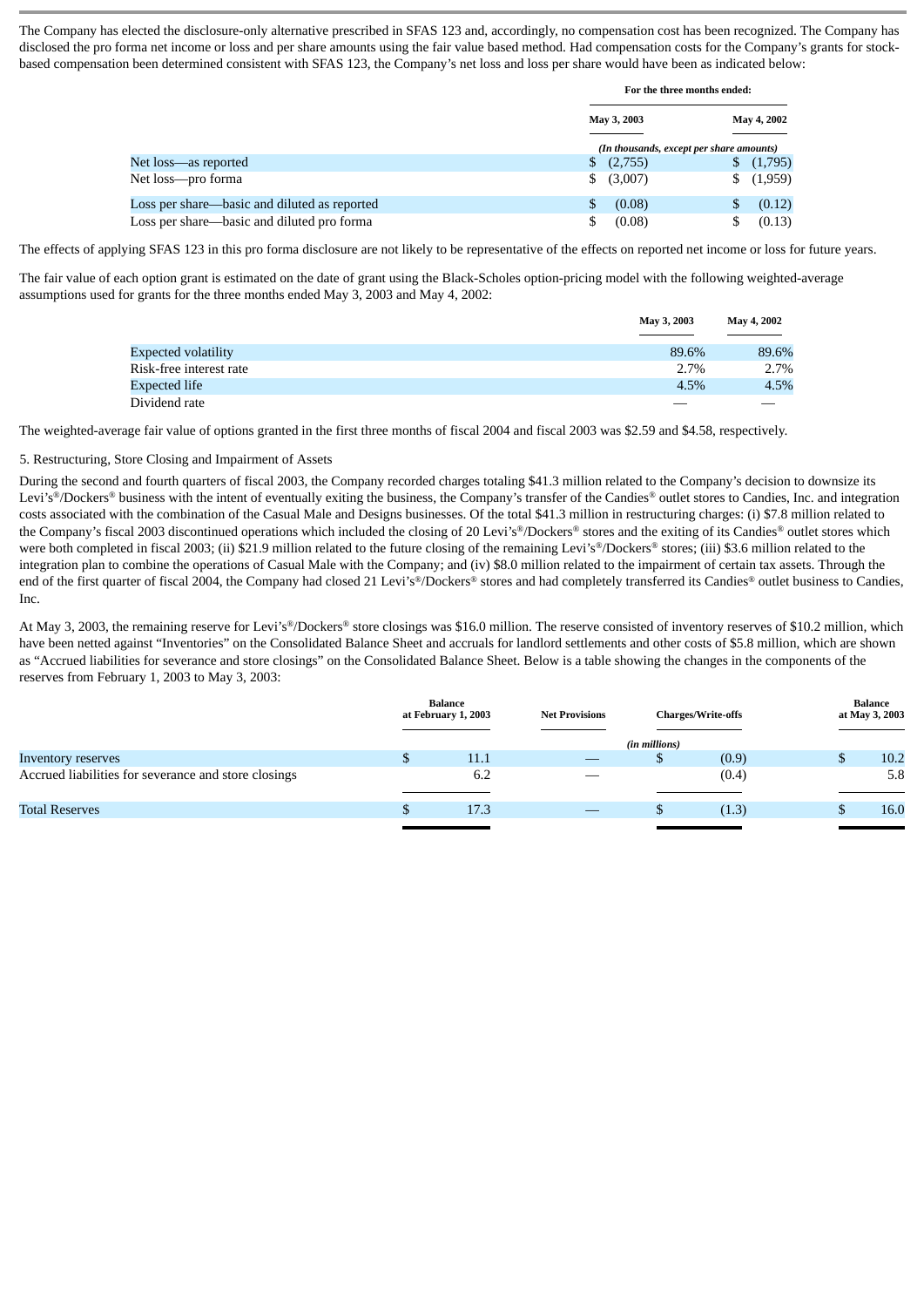#### 6. Discontinued Operations

In accordance with the provisions of SFAS 144, the Company's discontinued operations reflect the operating results for stores which have been closed as part of the Company's plan to exit its Levi's®/Dockers® business and Candies® outlet business. The results for the first quarter of fiscal 2003 have been reclassified to show the results of operations for the Company's 21 closed Levi's®/Dockers® outlet stores and the Candies® outlet store business as discontinued operations. Due to the consolidated tax position of the Company, no tax benefit or provision was realized on discontinued operations for either period. Below is a summary of the results of operations for these closed stores for the three months ended May 3, 2003 and May 4, 2002:

| For the three months ended:                  | May 3, 2003 | May 4, 2002    |
|----------------------------------------------|-------------|----------------|
|                                              |             |                |
|                                              |             | (in thousands) |
| <b>Sales</b>                                 | 301<br>\$   | \$<br>4,124    |
| Gross profit, net of occupancy costs         | (63)        | 737            |
| Selling, general and administrative expenses | 38          | 971            |
| Depreciation and amortization                |             | 131            |
|                                              |             |                |
| <b>Operating loss</b>                        | (101)       | (365)          |
| Income tax provision                         |             |                |
|                                              |             |                |
| Loss from discontinued operations            | (101)       | (365)          |
|                                              |             |                |

#### 7. Income Taxes

In fiscal 2003, as a result of the net loss incurred by the Company and the potential that its remaining net deferred tax assets may not be realizable, the Company recorded an additional non-cash charge of approximately \$8.0 million, fully reserving the Company's deferred tax assets at February 1, 2003.

As a result of previous losses and in accordance with the provisions of SFAS 109, *Accounting for Income Taxes*, the Company fully reserved for the tax benefit of \$992,000 associated with its pre-tax loss of \$2.8 million for the three months ended May 3, 2003.

At May 3, 2003, the Company has total gross deferred tax assets of approximately \$35.4 million, which are fully reserved. These tax assets principally relate to federal net operating loss carryforwards that expire from 2017 through 2023. The ability to reduce the Company's corresponding valuation allowance of \$35.4 million in the future is dependent upon the Company's ability to achieve sustained taxable income, which would allow for the utilization of the deferred tax assets.

#### 8. Minority Interest

Since March 2002, the Company has operated a joint venture with EcKo Complex, LLC ("EcKo") under which the Company, a 50.5% partner, owns and manages retail outlet stores bearing the name EcKo Unltd.<sup>®</sup> and featuring EcKo® brand merchandise. EcKo, a 49.5% partner, contributes to the joint venture the use of its trademark and the merchandise requirements, at cost, of the retail outlet stores. The Company contributes all real estate and operating requirements of the retail outlet stores, including, but not limited to, the real estate leases, payroll needs and advertising. Each partner shares in the operating profits of the joint venture, after each partner has received reimbursements for its cost contributions. Under the terms of the agreement, the Company must maintain a prescribed store opening schedule and open 75 stores over a six-year period in order to maintain the joint venture's exclusivity. At certain times during the term of the agreement, the Company may exercise a put option to sell its share of the retail joint venture, and EcKo has an option to acquire the Company's share of the retail joint venture at a price based on the performance of the retail outlet stores. As of May 3, 2003, the Company has opened a total of nine EcKo Unltd.<sup>®</sup> outlet stores pursuant to its joint venture arrangement.

For financial reporting purposes, the joint venture's assets, liabilities, and results of operations are consolidated with those of the Company, and EcKo's 49.5% ownership in the joint venture is included in the Company's consolidated financial statements as a minority interest. For the three months ended May 3, 2003, the joint venture had sales of approximately \$2.0 million.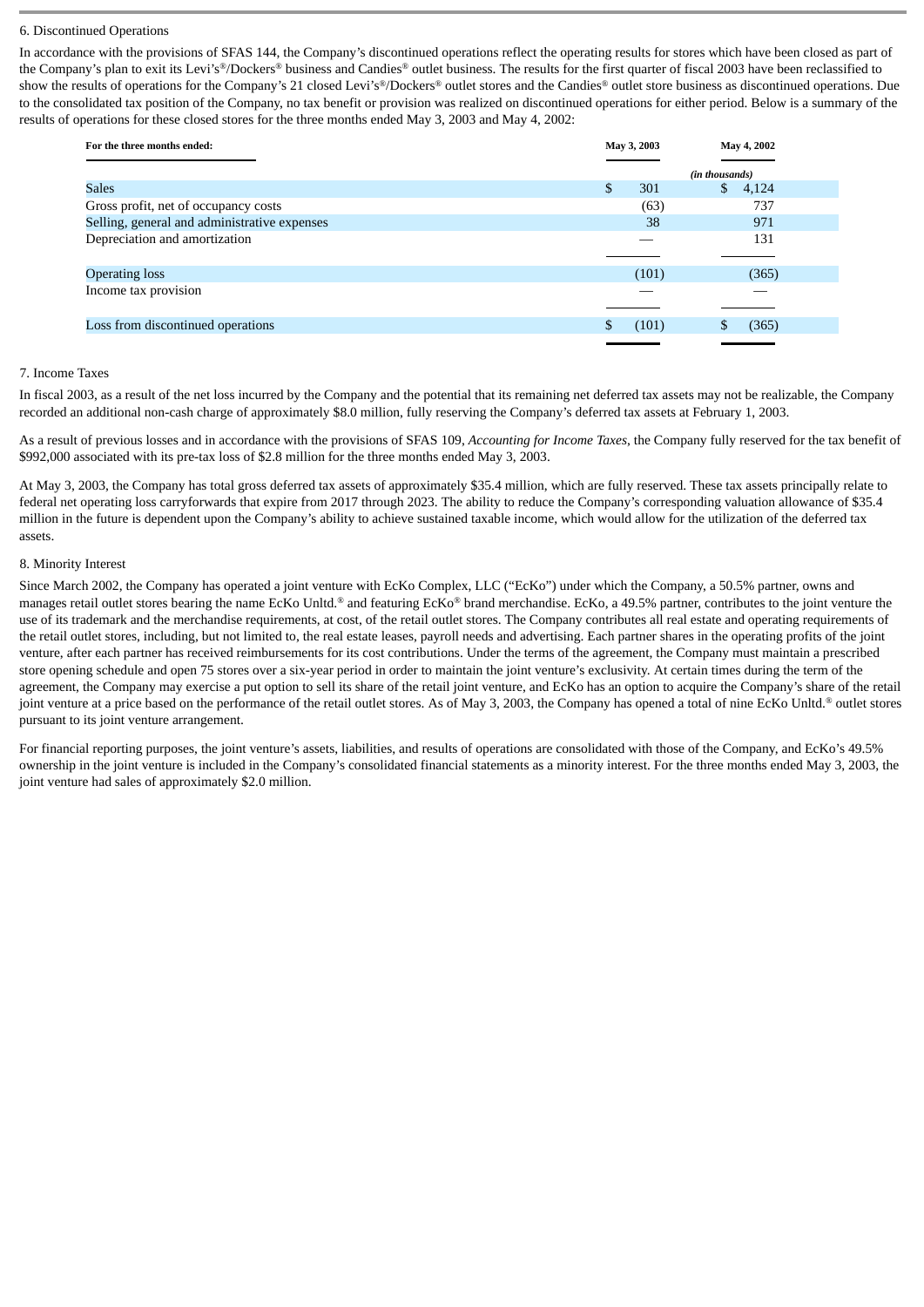9. Segment Information

Since the Casual Male acquisition in May 2002, the Company has operated its business under two reportable segments: (i) the Casual Male business and (ii) the Other Branded Apparel businesses.

*Casual Male business*: This segment includes the Company's 411 Casual Male Big & Tall retail stores, 61 Casual Male Big & Tall outlet stores, and its Casual Male catalog and e-commerce businesses.

*Other Branded Apparel businesses*: This segment includes the Company's remaining 82 Levi's®/Dockers® outlet stores and its nine EcKo Unltd.® outlet stores.

As discussed in Note 5, the Company is in the process of exiting its Levi's®/Dockers® outlet business. There were no results of operations for the Company's Candies® outlet business for the three months ended May 3, 2003 as it had been transferred to Candies, Inc. by the end of fiscal 2003.

No segment reporting was necessary for the three months ended May 4, 2002 since the Casual Male acquisition was not completed until May 14, 2002, which was subsequent to the end of the first quarter of fiscal 2003.

The accounting policies of the reportable segments are consistent with the consolidated financial statements of the Company. The Company evaluates individual store profitability in terms of a store's "Operating Profit", which is defined by the Company as gross margin less occupancy costs, direct selling costs and an allocation of indirect selling costs. Below are the results of operations on a segment basis for the three months ended May 3, 2003.

| For the three months ended May 3, 2003:      | <b>Casual Male</b><br>business |     | <b>Other Branded</b><br><b>Apparel businesses</b> | <b>Total</b> |
|----------------------------------------------|--------------------------------|-----|---------------------------------------------------|--------------|
|                                              |                                |     | (in thousands)                                    |              |
| <b>Statement of Operations:</b>              |                                |     |                                                   |              |
| <b>Sales</b>                                 | \$ 72,802                      | \$  | 26,898                                            | \$99,700     |
| Gross margin                                 | 30,237                         |     | 5,159                                             | 35,396       |
| Selling, general and administrative expenses | 26,315                         |     | 6,860                                             | 33,175       |
| Depreciation and amortization                | 1,533                          |     | 529                                               | 2,062        |
|                                              |                                |     |                                                   |              |
| Operating profit (loss)                      | 2,389                          | \$. | (2,230)                                           | 159          |

| Reconciliation to net loss:         |         |
|-------------------------------------|---------|
| Interest expense, net               | (2,885) |
| Minority interest loss              | (72)    |
| Benefit for income taxes            |         |
|                                     |         |
| Net loss from continuing operations | (2,654) |
| Loss from discontinuing operations  | (101)   |
|                                     |         |
| Net loss                            | (2,755) |

| <b>Balance Sheet:</b>                |          |                   |           |
|--------------------------------------|----------|-------------------|-----------|
| Inventories                          | \$61,395 | 42.618            | \$104,013 |
| Fixed assets                         | 57,940   | 6,293             | 64,233    |
| Goodwill and other intangible assets | 81,403   | $\hspace{0.05cm}$ | 81,403    |
| Trade accounts payable               | 23,086   | 9,171             | 32,257    |
| Capital expenditures                 | 1,347    | 662               | 2,009     |

#### 10. Related Party Transactions

Loan to Executive

In June 2000, the Company extended a loan to David A. Levin, its President and Chief Executive Officer, in the amount of \$196,875 in order for Mr. Levin to acquire from the Company 150,000 newly issued shares of the Company's Common Stock at the closing price of the Common Stock on that day. The Company and Mr. Levin entered into a secured promissory note, whereby Mr. Levin agreed to pay to the Company the principal sum of \$196,875 plus interest due and payable on June 26, 2003. The promissory note provided for interest at a rate of 6.53% per annum and was secured by the 150,000 acquired shares of the Company's Common Stock.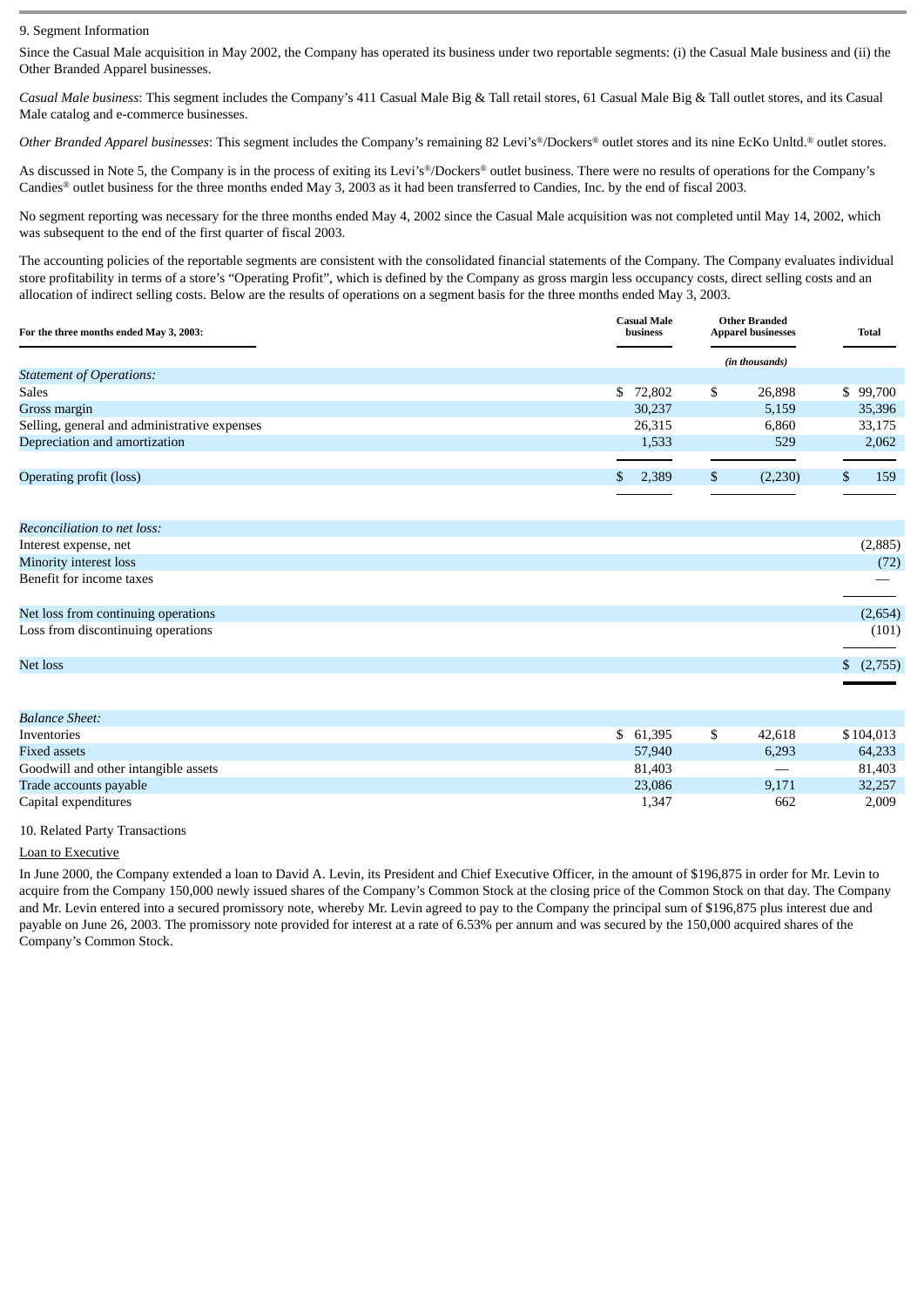On April 30, 2003, Mr. Levin satisfied his obligations under the promissory note through the delivery to the Company of 52,694 shares of the Company's Common Stock with a fair market value of \$233,435, which represented the outstanding principal and interest through April 30, 2003. The Company accounted for the 52,694 shares received from Mr. Levin as treasury stock.

#### Extension of Jewelcor Management Inc. Consulting Agreement

As of April 28, 2003, the Board of Directors of the Company approved an extension to the Company's consulting agreement with Jewelcor Management Inc. ("JMI") for an additional three-year term commencing on April 29, 2003 and ending on April 28, 2006. The extension of the consulting agreement will automatically renew each year thereafter on its anniversary date for additional one-year terms, unless either party notifies the other at least ninety days prior to the end of the then-current term. Under the consulting agreement, the Company will compensate JMI, annually, through the issuance of non-forfeitable and fully vested shares of the Company's Common Stock with a fair value equal to \$276,000 on the date of grant. Accordingly, as payment for services to be rendered under this agreement through April 28, 2004, the Company issued to JMI 70,769 non-forfeitable and fully vested shares of Common Stock. The fair value of those shares as of April 28, 2003 was \$276,000 or \$3.90 per share. Seymour Holtzman, the Chairman of the Company's Board of Directors and the beneficial holder of approximately 12% of the Company's outstanding Common Stock (principally held by JMI), is also the President and Chief Executive Officer, and indirectly, with his wife, the primary shareholder of JMI.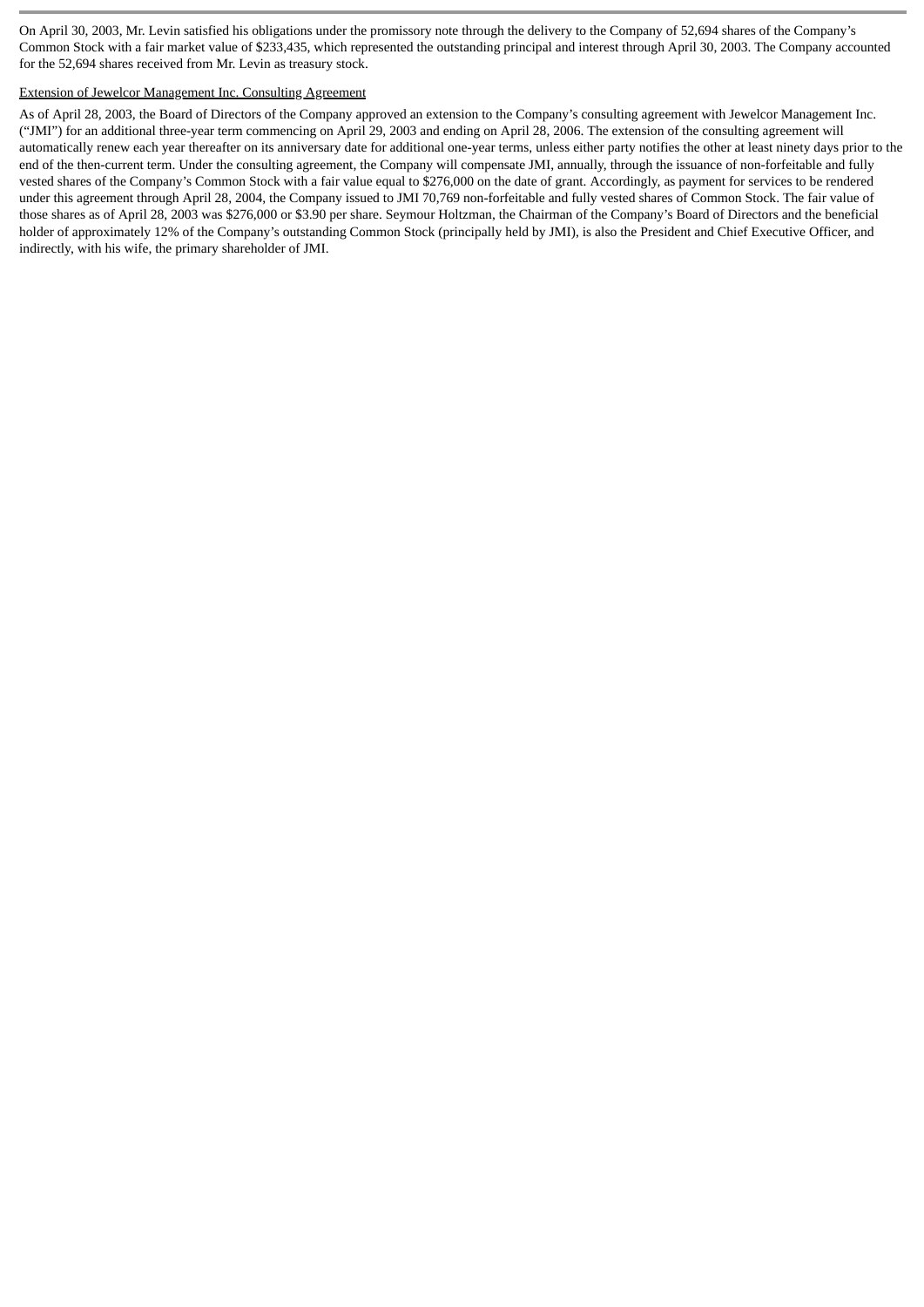### **Item 2. Management's Discussion and Analysis of Financial Condition and Results of Operations.**

#### **BUSINESS SUMMARY**

Casual Male Retail Group, Inc. (formerly known as Designs, Inc.) together with its subsidiaries (the "Company") is the largest specialty apparel retailer of big and tall men's apparel, with a presence throughout the United States and Puerto Rico.

The business of the Company, which historically had been the operation of outlet stores selling Levi Strauss & Co. and other well-known branded apparel, changed dramatically during fiscal 2003. Approximately one year ago, on May 14, 2002, the Company completed its acquisition of substantially all of the assets of Casual Male Corp. and certain of its subsidiaries ("Casual Male") for a purchase price of approximately \$170 million, plus the assumption of certain operating liabilities. Casual Male, which had been operating under the protection of the U.S. Bankruptcy Court, was a leading independent specialty retailer of fashion, casual and dress apparel for big and tall men, with annual sales that exceeded \$350 million.

The Company saw significant opportunities from the Casual Male acquisition and believed the newly acquired multi-channel Casual Male business represented the future growth vehicle for the Company. As a result of this shift in business direction, in the third quarter of fiscal 2003, the Company changed its name from Designs, Inc. to Casual Male Retail Group, Inc.

In the second quarter of fiscal 2003, following the Casual Male acquisition, the Company announced that it would be exiting its Levi's®/Dockers® outlet business. Throughout fiscal 2003, the Company continued to see erosion in the Levi Strauss & Co. brands in the marketplace, and merchandising initiatives developed with Levi Strauss & Co. to stimulate sales were not sufficient. This resulted in the Company implementing an aggressive plan to downsize its Levi's® and Dockers® business, and ultimately to exit the business completely. The Company plans to close between 50 to 55 stores over the next 24 months, thereby reducing the sales base of its Levi's®/Dockers® business to less than 10% of the Company's total sales. The Company expects that the remaining 30 Levi's®/Dockers® stores will either be closed at the end of their respective lease terms or otherwise be divested in a sales transaction.

Also in the second quarter of fiscal 2003, the Company decided to exit its Candies® outlet business by transferring the operations of seven of its twelve Candies® outlet stores to Candies, Inc. for a period of 12 to 18 months. After that time, Candies, Inc. will either purchase the seven stores from the Company or the stores will be closed. Four of the Candies® outlet stores, which were not transferred to Candies, Inc., were converted to Casual Male and EcKo Unltd.® outlet stores. The remaining Candies<sup>®</sup> Outlet store was closed. In connection with its decision to exit its Levi's<sup>®</sup>/Dockers<sup>®</sup> outlet business and its Candies<sup>®</sup> outlet business, the Company recorded restructuring charges in fiscal 2003 totaling \$41.3 million. This charge is discussed in full under "Restructuring and Impairment of Assets-Fiscal 2003."

In the first quarter of fiscal 2003, the Company entered into a joint venture with EcKo Complex, LLC ("EcKo"), a leading design-driven lifestyle brand targeting young men and women with worldwide annual sales exceeding \$200 million. Under this joint venture agreement, the Company will exclusively open and operate 75 EcKo Unltd.® branded outlet stores throughout the United States over a six-year period.

The decision to exit the Levi's®/Dockers® and Candies® outlet businesses enables the Company to focus its capital resources and energies on its more profitable and recently acquired Casual Male business. At May 3, 2003, the operating structure of the Company consisted of 474 Casual Male Big & Tall stores, the Casual Male catalog and e-commerce business, its 82 remaining Levi's®/Dockers® outlet stores and nine EcKo Unltd.® outlet stores.

#### **RESULTS OF OPERATIONS**

The following discussion of the Company's results of operations include the results of Casual Male since May 14, 2002, the date of the Company's acquisition of Casual Male. As a result of the Casual Male acquisition, the Company has refined its business into two reportable business segments: (i) the Casual Male business and (ii) the Other Branded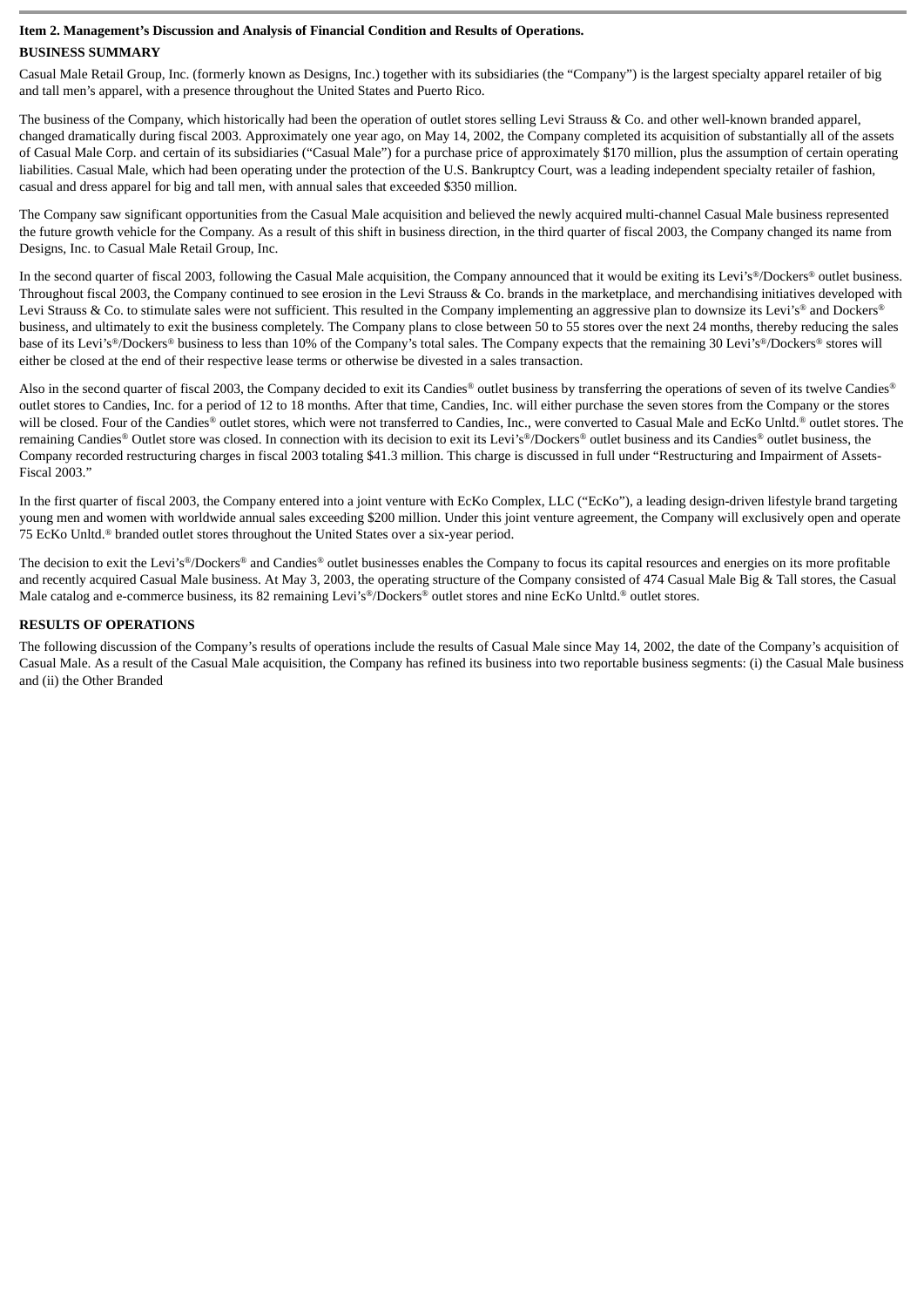Apparel businesses. The Company's Casual Male business includes its retail and outlet Casual Male Big & Tall stores, and its catalog and e-commerce businesses. The Other Branded Apparel businesses includes the Company's Levi's®/Dockers® outlet stores and its EcKo Unltd.® outlet stores.

The Casual Male business represented 73% of the Company's sales for the first three months of fiscal 2004. Of the Company's consolidated operating profit of \$0.2 million, the Casual Male business contributed \$2.4 million of operating profit. Because of the substantial materiality of the Casual Male business to the Company's consolidated results of operations for the first quarter of fiscal 2004, the following discussion of operating results includes the historical results of Casual Male, on a pro forma basis, assuming that the Company had acquired Casual Male on February 3, 2002. Management believes that this information is necessary in order to provide a complete and balanced discussion of the results of operations for the first quarter of fiscal 2004 as compared with the first quarter of fiscal 2003. The pro forma results are the historical results in accordance with generally accepted accounting principles as reported by Casual Male Corp., and the Company has not made any adjustments. Such historical results are only included in the discussion below and are not included in the following tables.

#### *Sales*

Total sales from continuing operations, by segment, for the first quarter of fiscal 2004 and the corresponding first quarter of fiscal 2003 were as follows:

| For the three months ended:      | May 3, 2003  |                        |              | May 4, 2002     |  |
|----------------------------------|--------------|------------------------|--------------|-----------------|--|
|                                  | <b>Sales</b> | $%$ to<br>total        | <b>Sales</b> | $%$ to<br>total |  |
|                                  |              | (dollars in thousands) |              |                 |  |
| Casual Male business             | \$72.8       | 73.0%                  |              |                 |  |
| Other Branded Apparel businesses | 26.9         | 27.0%                  | \$32.3       | 100.0%          |  |
|                                  |              |                        |              |                 |  |
| <b>Total Consolidated Sales</b>  | \$99.7       | 100.0%                 | \$32.3       | 100.0%          |  |

For the first quarter of fiscal 2004, the Casual Male business had sales of \$72.8 million, compared to sales for the first quarter of fiscal 2003, on a pro forma basis, of \$78.4 million, or a decrease of 7.1%. Comparable store sales for the Casual Male business decreased 5.1% when compared to sales on a pro forma basis for the corresponding period of the prior year. Although this decrease in sales was partially due to the unseasonably cool and wet weather experienced in the Northeastern United States and by a generally poor retail environment, it was also a result of merchandise issues within the Company. Since acquiring the Casual Male business almost a year ago, the Company has identified several merchandising issues, which it believes have been impeding sales. The Company has instituted initiatives to improve merchandise assortments, enhance sizes of merchandise, and improve merchandising processes to better serve its customer base.

The Company's Other Branded Apparel businesses, exclusive of stores closed as described below under "Discontinued Operations", experienced a 16.7% decrease in sales for the first quarter of fiscal 2004 as compared to the first quarter of fiscal 2003. This decrease, which primarily relates to the Levi's®/Dockers® outlet stores, continues to be primarily due to the erosion of the Levi Strauss & Co. brands. The Company's exit strategy for its Levi's®/Dockers® outlet stores is also having a negative impact on sales. For fiscal 2004, this segment includes sales of approximately \$2.0 million from the Company's nine EcKo Unltd.® outlet stores.

#### *Gross Profit Margin*

Below are the gross margin percentages by segment for the three months ended May 3, 2003 and May 4, 2002, respectively. These percentages, which include occupancy costs, were calculated based on each segment's respective sales base.

| For the three months ended:      |                | May 3, 2003 |                        | May 4, 2002 |  |
|----------------------------------|----------------|-------------|------------------------|-------------|--|
|                                  | <b>Dollars</b> | Percent     | <b>Dollars</b>         | Percent     |  |
|                                  |                |             | (dollars in thousands) |             |  |
| Casual Male business             | \$30.3         | 41.6%       |                        |             |  |
| Other Branded Apparel business   | 5.1            | 19.0%       | 7.3<br>\$              | 22.5%       |  |
| <b>Consolidated Gross Margin</b> | \$35.4         | 35.5%       | 7.3<br>\$              | 22.5%       |  |
|                                  |                |             |                        |             |  |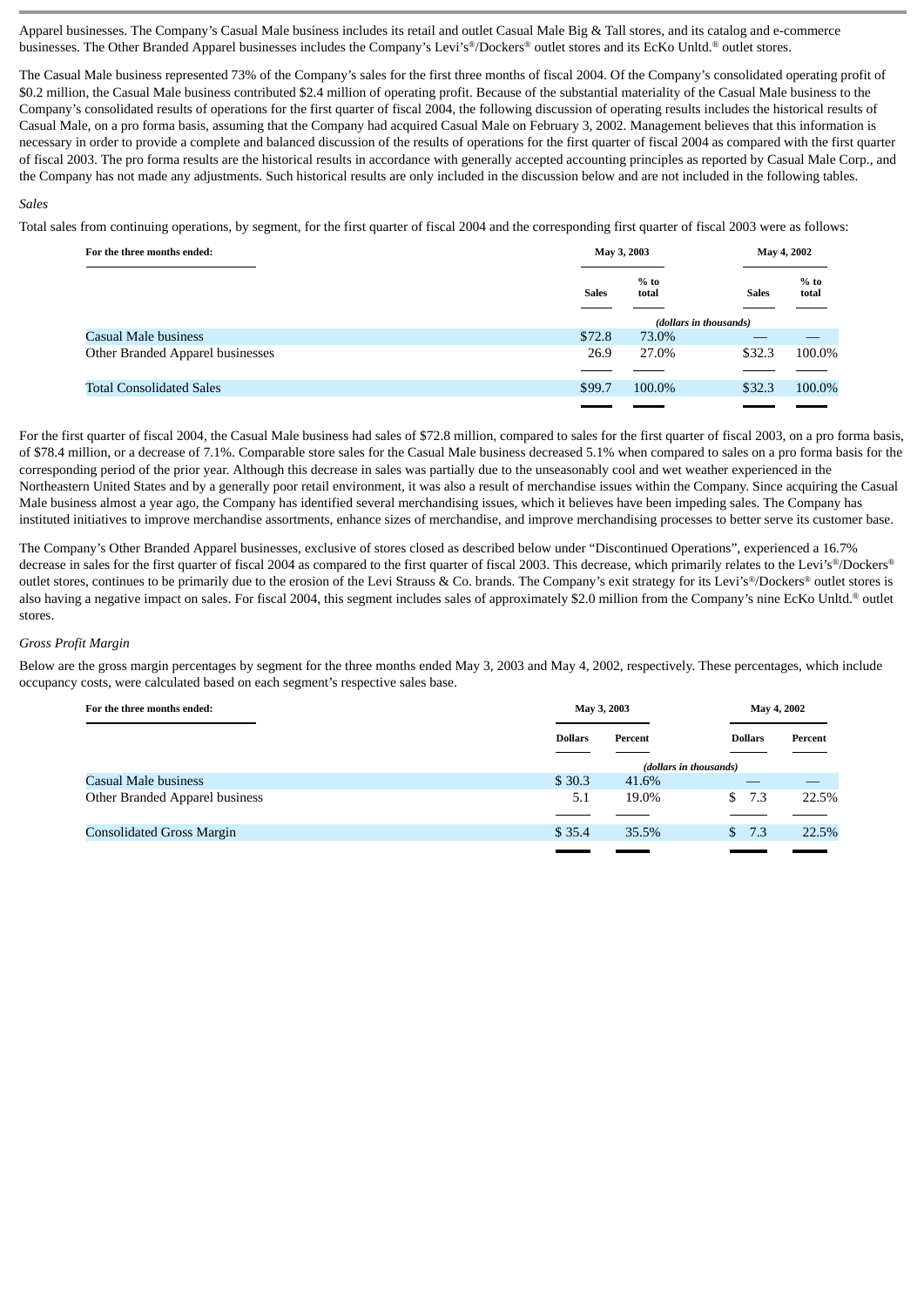For the first quarter of fiscal 2004, the gross margin rate for the Casual Male business of 41.6% decreased 0.8 percentage points, on a pro forma basis, when compared to a gross margin rate of 42.4% for the first quarter of fiscal 2003. This decrease was solely attributable to a 1.5 percentage point increase in occupancy costs as a percent of sales. Since occupancy costs are generally fixed costs, decreases in sales cause occupancy costs as a percentage of sales to increase. This increase in occupancy costs as a percentage of sales was partially offset by a 0.6 percentage point increase in merchandise margins from improved initial margin as a result of favorable costs on merchandise receipts, which are expected to continue throughout fiscal 2004.

The gross margin rate for the Company's Other Branded Apparel businesses was 19.0% for the first quarter of fiscal 2004 as compared to 22.5% for the first quarter of the prior year. The 3.5 percentage point decrease was due to an increase in occupancy costs of approximately 4.4 percentage points, as a result of the segment's 16.7% sales decrease from the corresponding quarter of the prior year. This decrease was slightly offset by an increase in merchandise margins. Even with the Company's plan to exit its Levi's®/Dockers® business, the Company expects that it will be able to maintain this improved merchandise margin throughout the remainder of fiscal 2004.

#### *Selling, General and Administrative Expenses*

Selling, general and administrative ("SG&A") expenses as a percentage of sales for the three months ended May 3, 2003 were 33.2% of sales as compared to 25.1% for the three months ended May 4, 2002. Below are SG&A expenses by segment for the three months ended May 3, 2003 and May 4, 2002, respectively. The corresponding percentages were calculated based on each segment's respective sales base.

| For the three months ended:                        |                | May 3, 2003 |                        | May 4, 2002 |  |
|----------------------------------------------------|----------------|-------------|------------------------|-------------|--|
|                                                    | <b>Dollars</b> | Percent     | <b>Dollars</b>         | Percent     |  |
|                                                    |                |             |                        |             |  |
|                                                    |                |             | (dollars in thousands) |             |  |
| Casual Male business                               | \$26.3         | 36.1%       |                        |             |  |
| Other Branded Apparel businesses                   | 6.8            | 25.3%       | \$8.1                  | 25.1%       |  |
|                                                    |                |             |                        |             |  |
| Total Selling, General and Administrative Expenses | \$33.1         | 33.2%       | \$8.1                  | 25.1%       |  |
|                                                    |                |             |                        |             |  |

The increase in SG&A expenses as a percentage of sales for the three months ended May 3, 2003 was due principally to the addition of the Casual Male cost structure to the Company's existing low cost base. For the three months ended May 3, 2003, SG&A expenses for the Casual Male business were approximately 36.1% of sales as compared to 39.9% on a pro forma basis for the corresponding period of the prior year. This improvement of 3.8 percentage points, or \$5.0 million, is due to the Company's cost reduction initiatives implemented last year. As a result of these initiatives, the Company has been able to reduce operating expenses by approximately \$20 million on an annualized basis. Within the next 12 months, as planned systems enhancements are completed, the Company expects to achieve \$25 million in annualized cost savings.

#### *Depreciation and Amortization*

Depreciation and amortization expense for the three months ended May 3, 2003 increased \$0.8 million to \$2.1 million as compared to \$1.3 million for the three months ended May 4, 2002. The increase over the prior year was due to the addition of approximately \$52.9 million in assets acquired in connection with the Casual Male acquisition. The increase was offset partially by the \$14.4 million in impaired assets which the Company wrote off in connection with the restructuring charges recorded in fiscal 2003 related to its Levi's®/Dockers® and Candies® outlet businesses.

#### *Interest Expense, Net*

Net interest expense was \$2.9 million for the three months ended May 3, 2003 as compared to \$0.4 for the corresponding period in the prior year. The increase in interest expense was due to the increased debt levels of the Company as a result of the Casual Male acquisition. The Company issued approximately \$50 million of long-term debt and borrowed approximately \$30.2 million under the Credit Facility in connection with the acquisition. The Company also assumed a \$12.2 million mortgage as part of the acquisition. The average annual interest rate of this additional debt is approximately 8.3% on an annualized basis.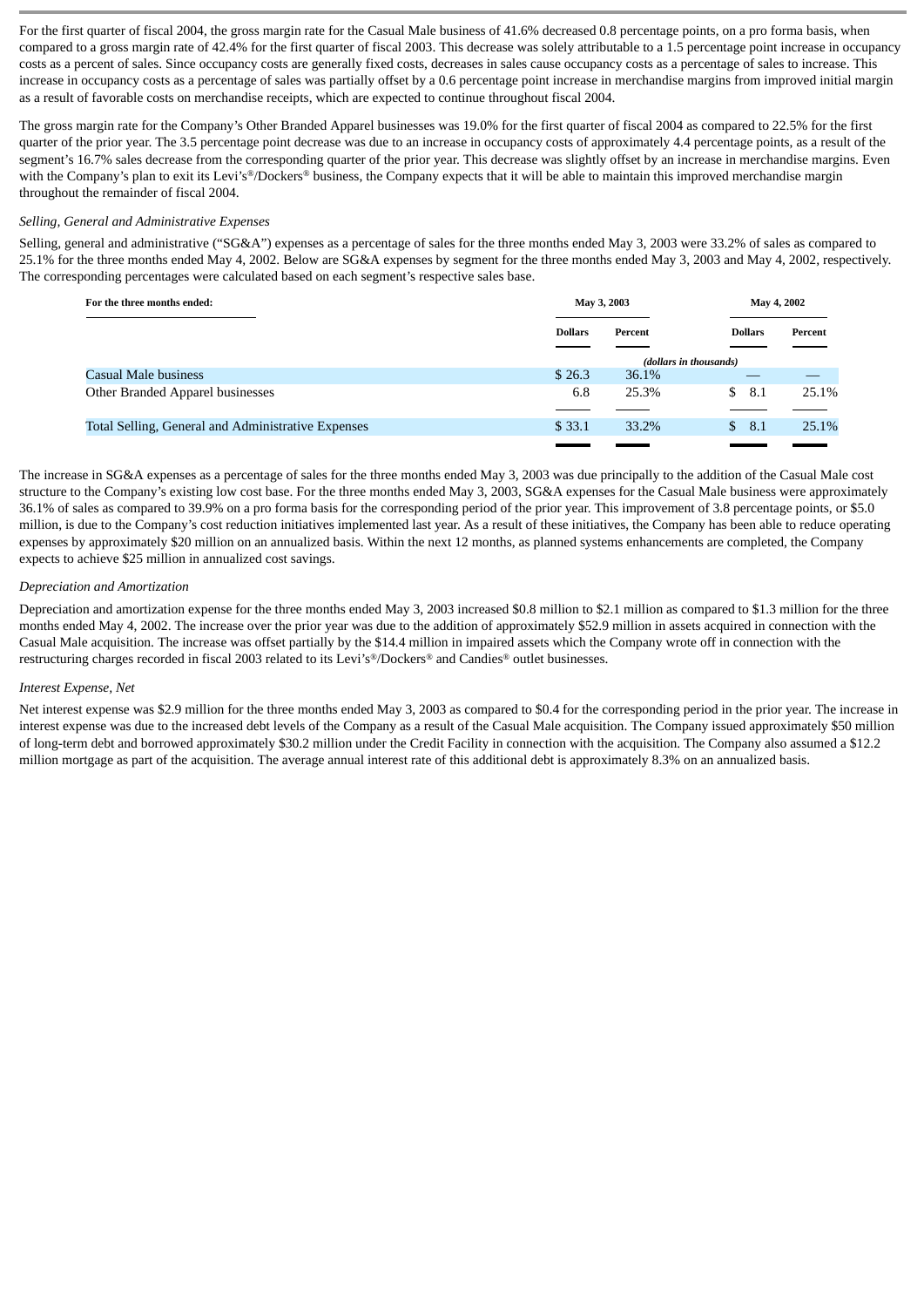#### *Discontinued Operations*

In accordance with the provisions of SFAS 144, *Accounting for the Impairment or Disposal of Long-Lived Assets*, the Company's discontinued operations reflect the operating results for stores which have been closed as part of the Company's plan to exit its Levi's®/Dockers® and Candies® outlet businesses. The results for the quarter which ended May 4, 2002 have been reclassified to show the results of operations for the Company's 21 closed Levi's®/Dockers® outlet stores and the Candies<sup>®</sup> outlet store business as discontinued operations. Due to the consolidated tax position of the Company, no tax benefit or provision was realized on discontinued operations for the first quarters of fiscal 2004 and fiscal 2003. Below is a summary of the results of operations for these closed stores for the three months ended May 3, 2003 and May 4, 2002:

| For the three months ended:                  | May 3, 2003 | May 4, 2002    |
|----------------------------------------------|-------------|----------------|
|                                              |             | (in thousands) |
| <b>Sales</b>                                 | \$<br>301   | \$<br>4,124    |
| Gross profit, net of occupancy costs         | (63)        | 737            |
| Selling, general and administrative expenses | 38          | 971            |
| Depreciation and amortization                |             | 131            |
|                                              |             |                |
| <b>Operating loss</b>                        | (101)       | (365)          |
| Income tax provision                         |             |                |
|                                              |             |                |
| Loss from discontinued operations            | \$<br>(101) | (365)<br>S     |
|                                              |             |                |

#### *Income Taxes*

In fiscal 2003, as a result of the net loss incurred by the Company and the potential that its remaining net deferred tax assets may not be realizable, the Company recorded an additional charge of approximately \$8.0 million, fully reserving the Company's deferred tax assets at February 1, 2003.

In accordance with the provisions of SFAS No. 109, *Accounting for Income Taxes*, for the three months ended May 3, 2003, the Company has fully reserved its first quarter tax benefit of approximately \$992,000 until the Company is able to demonstrate its ability to fully utilize its deferred tax assets through profits.

At May 3, 2003, the Company has gross deferred tax assets of approximately \$35.4 million, which relate principally to federal net operating loss carryforwards that expire from 2017 through 2023. The ability to reduce the Company's corresponding valuation allowance of \$35.4 million in the future is dependent upon the Company's ability to achieve sustained taxable income, which would allow for the utilization of the deferred tax assets.

#### *Net Loss*

For the three months ended May 3, 2003, the Company reported a net loss of \$2.8 million, or \$(0.08) per diluted share, as compared to a net loss of \$1.8 million, or \$(0.12) per diluted share for the corresponding three months of the prior year.

#### *Restructuring and Impairment of Assets—Fiscal 2003*

During the second and fourth quarters of fiscal 2003, the Company recorded charges totaling \$41.3 million related to the Company's decision to downsize, with the intent of eventually exiting, its Levi's®/Dockers® business, the Company's transfer of its Candies® outlet business to Candies, Inc. and integration costs associated with the combination of the Casual Male and Designs businesses. Of the total \$41.3 million in restructuring charges: (i) \$7.8 million related to the Company's fiscal 2003 discontinued operations which included the closing of 20 Levi's®/Dockers® stores and the exiting of its Candies® outlet stores which were both completed in fiscal 2003; (ii) \$21.9 million related to the future closing of the remaining Levi's®/Dockers® stores; (iii) \$3.6 million related to the integration plan to combine the operations of Casual Male with the Company; and (iv) \$8.0 million related to the impairment of certain tax assets. Through the end of the first quarter of fiscal 2004, the Company had closed 21 Levi's®/Dockers® stores and had completely transferred its Candies® outlet business to Candies, Inc.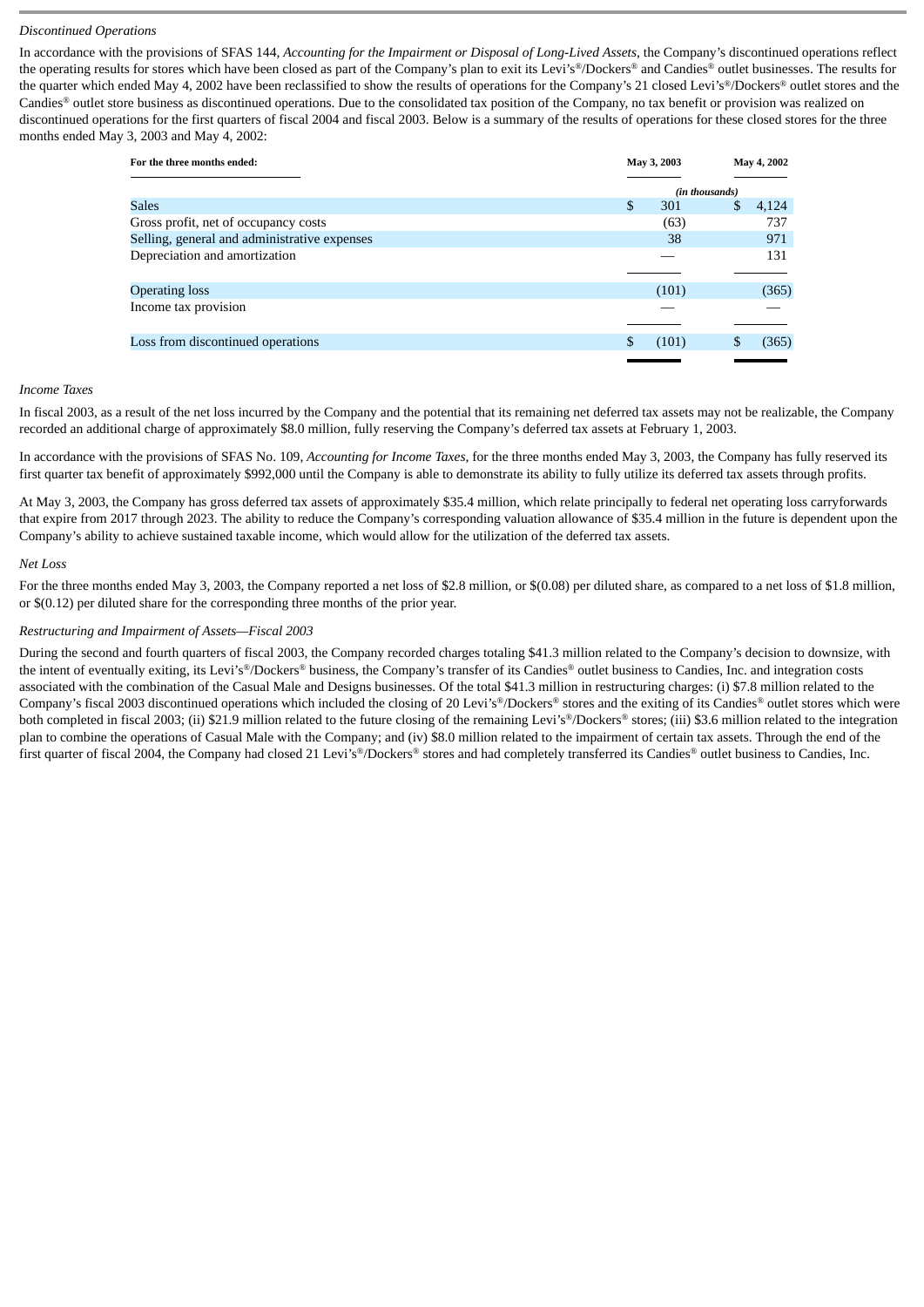#### **SEASONALITY**

Historically and consistent with the retail industry, the Company has experienced seasonal fluctuations in revenues and income, with increases traditionally occurring during the Company's third and fourth quarters as a result of the "Fall" and "Holiday" seasons. The Company's first quarter, which typically represents approximately 20 to 22 percent of its full year revenues, has historically been the Company's lowest sales volume and as a result has historically resulted in a net operating loss.

#### **LIQUIDITY AND CAPITAL RESOURCES**

The Company's primary cash needs are for working capital (essentially inventory requirements) and capital expenditures. Specifically, the Company's capital expenditure program includes projects for new store openings, downsizing or combining existing stores, and improvements and integration of its systems infrastructure. The Company expects that cash flow from operations, external borrowings and trade credit will enable it to finance its current working capital and expansion requirements.

For the first three months of fiscal 2004, cash used for operations was \$11.7 million as compared to \$5.4 million for the corresponding period of the prior year. The increase in cash used for operations of \$6.3 million was primarily due to the increased size of the Company since the Casual Male acquisition and the timing of payments for various working capital accounts.

In addition to cash flow from operations, the Company's other primary source of working capital is its credit facility with Fleet Retail Finance, Inc. (the "Credit Facility"). The Credit Facility, which was amended May 14, 2002 in connection with the financing of the Casual Male acquisition, provides for a total commitment of \$120.0 million with a \$20.0 million carve-out for standby and documentary letters of credit. The Credit Facility expires May 14, 2005. The Company's ability to borrow under the Credit Facility is determined using an availability formula based on eligible assets. The Company borrowed approximately \$30.2 million under the Credit Facility in May 2002 to partially fund the Casual Male acquisition. At May 3, 2003, the Company had borrowings of approximately \$68.5 million outstanding under the Credit Facility and had outstanding standby letters of credit totaling approximately \$350,000 and outstanding documentary letters of credit of approximately \$36,350, with unused availability of approximately \$12.3 million. The Company anticipates that cash flow from operations and availability under the Credit Facility will be sufficient to meet all debt service requirements and operating needs of its business.

In addition to approximately \$30.2 million of financing from the Credit Facility, the Company financed the Casual Male acquisition through the issuance of \$82.5 million of additional equity and approximately \$50 million of new long-term debt with detachable warrants. The Company also assumed a mortgage note in the principal amount of approximately \$12.2 million for Casual Male Corp.'s corporate headquarters and distribution center in Canton, Massachusetts. See Note 2 to the Notes to Consolidated Financial Statements for the three months ended May 3, 2003.

At May 3, 2003, total inventory equaled \$104.0 million compared to \$103.2 million at February 1, 2003. The Company continues to effectively manage its inventory levels despite its sales decreases during the first quarter. The Company continues to focus on reducing its inventory levels, and, on a comparative basis, the Company's inventory levels are down over 10% from the prior year. Inventory at May 3, 2003 is net of approximately \$10.2 million in inventory reserves related to the exiting of its Levi's®/Dockers® outlet stores.

Total cash outlays for capital expenditures for the first three months of fiscal 2004 were \$2.0 million as compared to \$0.5 million for the first three months of fiscal 2003. During the first three months of fiscal 2004, the Company opened three Casual Male Big & Tall outlet stores, three Casual Male Big & Tall retail stores and three EcKo Unltd.<sup>®</sup> outlet stores. The Company also relocated two of its existing Casual Male retail stores to more favorable locations during the first quarter of fiscal 2004. The Company expects that its total capital expenditures for fiscal 2004 will be between \$12.0 to \$15.0 million, of which approximately \$6.0 million will relate to store expansion. The remaining planned capital expenditures relate to the Company's new systems infrastructure, which includes new merchandising and distribution systems.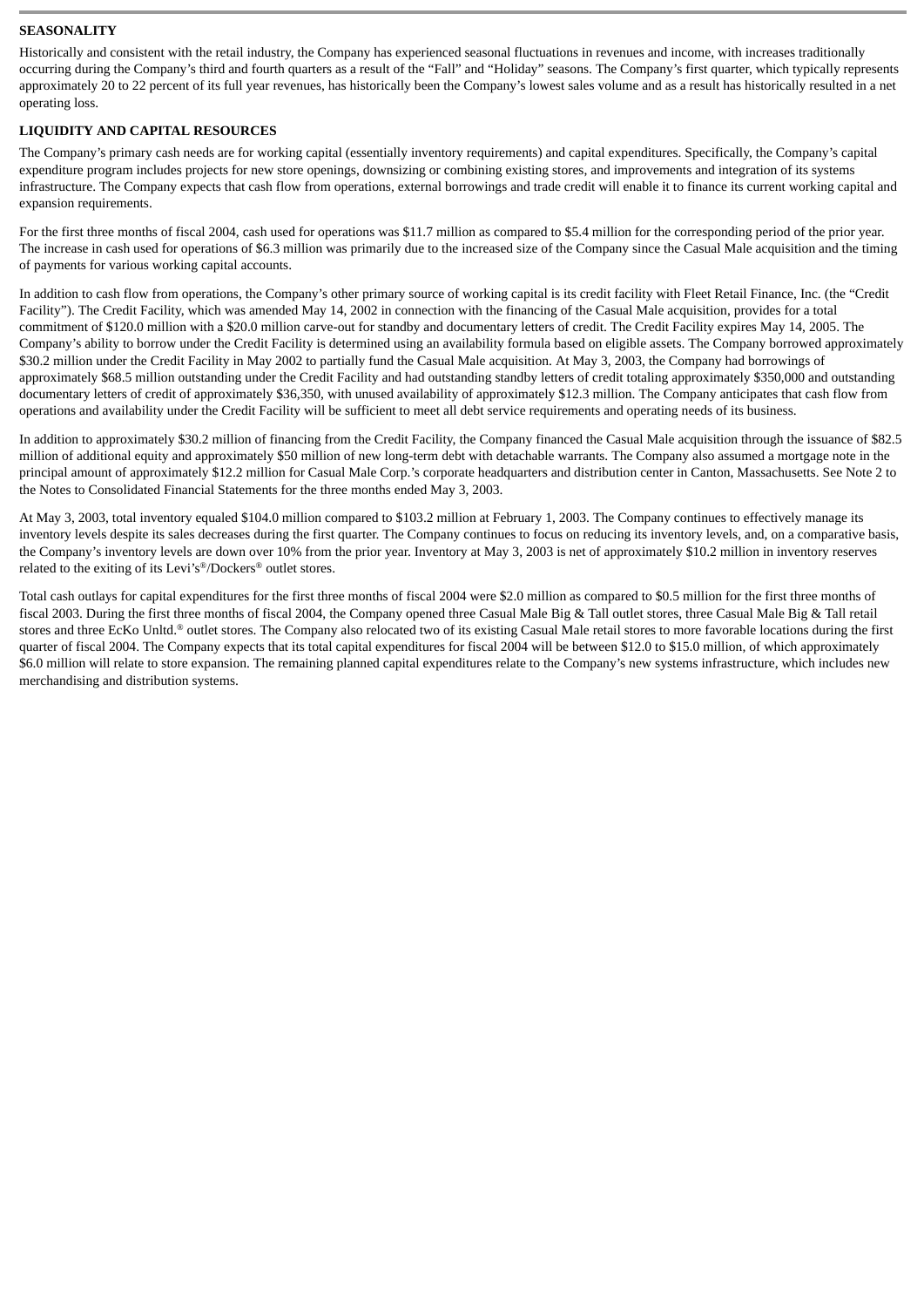The Company's expansion plans for the remainder of fiscal 2004 will focus on opening a total of seven Casual Male Big & Tall retail stores, nine Casual Male Big & Tall outlet stores and up to 17 EcKo Unltd.<sup>®</sup> outlet stores. The Company also plans to focus on expanding its catalog and e-commerce businesses.

Certain statements contained in this Quarterly Report on Form 10-Q constitute "forward-looking statements" within the meaning of the United States Private Securities Litigation Reform Act of 1995. In some cases, forward-looking statements can be identified by the use of forward-looking terminology such as "may," "will," "estimate," "intend," "plan," "continue," "believe," "expect" or "anticipate" or the negatives thereof, variations thereon or similar terminology. The forward-looking statements contained in this Quarterly Report are generally located in the material set forth under the heading "Management's Discussion and Analysis of Financial Condition and Results of Operations," but may be found in other locations as well. These forward-looking statements generally relate to plans and objectives for future operations and are based upon management's reasonable estimates of future results or trends. The forward-looking statements in this Quarterly Report should not be regarded as a representation by the Company or any other person that the objectives or plans of the Company will be achieved. Numerous factors could cause the Company's actual results to differ materially from such forward-looking statements. The Company encourages readers to refer to the Company's Current Report on Form 8-K, previously filed with the Securities and Exchange Commission on September 17, 2002, which identifies certain risks and uncertainties that may have an impact on future earnings and the direction of the Company.

All subsequent written and oral forward-looking statements attributable to the Company or to persons acting on the Company's behalf are expressly qualified in their entirety by the foregoing. These forward-looking statements speak only as of the date of the document in which they are made. The Company disclaims any obligation or undertaking to provide any updates or revisions to any forward-looking statement to reflect any change in its expectations or any change in events, conditions or circumstances in which the forward-looking statement is based.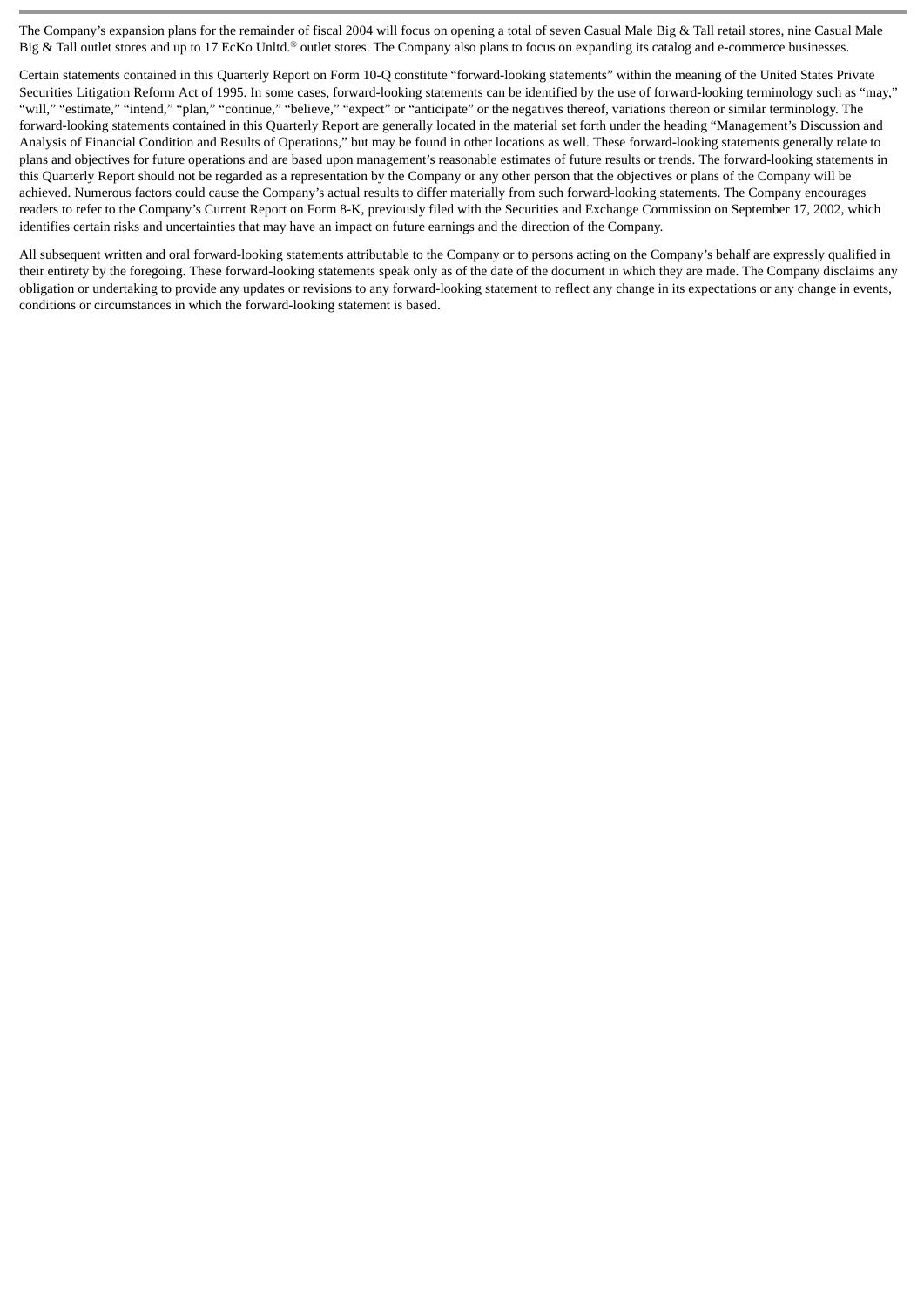#### **Item 3. Quantitative and Qualitative Disclosures About Market Risk.**

In the normal course of business, the financial position and results of operations of the Company are routinely subject to a variety of risks, including market risk associated with interest rate movements on borrowings. The Company regularly assesses these risks and has established policies and business practices to protect against the adverse effects of these and other potential exposures.

The Company utilizes cash from operations and the Credit Facility to fund its working capital needs. The Credit Facility is not used for trading or speculative purposes. In addition, the Company has available letters of credit as sources of financing for its working capital requirements. Borrowings under the Credit Facility, which expires in May 2005, bear interest at variable rates based on FleetBoston, N.A.'s prime rate or the London Interbank Offering Rate ("LIBOR"). These interest rates at May 3, 2003 were 4.75% for prime based borrowings and included various LIBOR contracts with interest rates ranging from 3.99% to 4.32%. Based upon sensitivity analysis as of May 3, 2003, a 50 basis point increase in interest rates would result in a potential annual increase in interest expense of approximately \$318,000.

#### **Item 4. Controls and Procedures.**

Within 90 days prior to the date of this quarterly report, the Company carried out an evaluation, under the supervision and with the participation of its management, including its Chief Executive Officer and Chief Financial Officer, of the effectiveness of the design and operation of its disclosure controls and procedures (as such term is defined in rules 13a-14(c) and 15d-14(c) under the Securities Exchange Act of 1934). Based on the foregoing, the Chief Executive Officer and Chief Financial Officer of the Company concluded that the Company's disclosure controls and procedures were effective as of the evaluation date.

There have been no significant changes in the Company's internal controls or in other factors that could significantly affect the Company's internal controls subsequent to the date the Company completed its evaluation.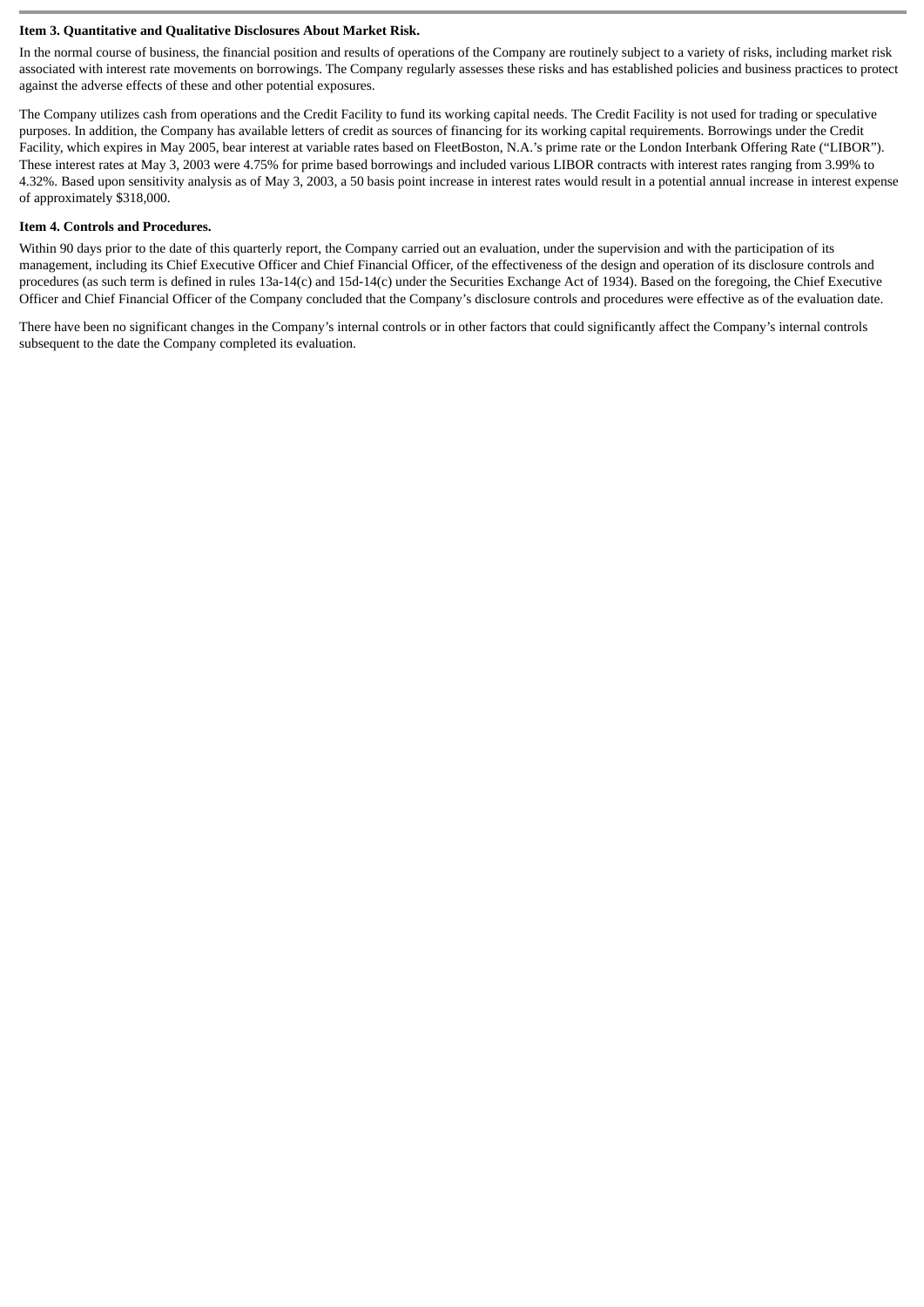#### **PART II. OTHER INFORMATION**

**Item 1. Legal Proceedings.**

None.

#### **Item 2. Changes in Securities and Use of Proceeds.**

None.

#### **Item 3. Default Upon Senior Securities.**

None.

#### **Item 4. Submission of Matters to a Vote of Security Holders.**

None.

#### **Item 5. Other Information.**

None.

#### **Item 6. Exhibits and Reports on Form 8-K.**

#### **A. Exhibits:**

- 3.1 Restated Certificate of Incorporation of the Company, as amended (included as Exhibit 3.1 to Amendment No. 3 of the Company's Registration Statement on Form S-1 (No. 33-13402), and incorporated herein by reference).\*
- 3.2 Certificate of Amendment to Restated Certificate of Incorporation, as amended, dated June 22, 1993 (included as Exhibit 3.2 to the Company's Quarterly Report on Form 10-Q dated June 17, 1996, and incorporated herein by reference).\*
- 3.3 Certificate of Amendment to Restated Certificate of Incorporation dated August 8, 2002 (included as Exhibit 3.3 to the Company's Quarterly Report On Form 10-Q dated September 17, 2002, and incorporated herein by reference).\*
- 3.4 Certificate of Designations, Preferences and Rights of a Series of Preferred Stock of the Company establishing Series A Junior Participating Cumulative Preferred Stock dated May 1, 1995 (included as Exhibit 3.2 to the Company's Annual Report on Form 10-K dated May 1, 1996, and incorporated herein by reference).\*
- 3.5 Certificate of Designations, Preferences and Relative, Participating, Optional and Other Special Rights and Qualifications, Limitations and Restrictions of Series B Convertible Preferred Stock dated May 14, 2002 (included as Exhibit 3.1 to the Company's Form 8-K filed on May 23, 2002, and incorporated herein by reference).\*
- 3.6 By-Laws of the Company, as amended (included as Exhibit 3.4 to the Company's Quarterly Report on Form 10-Q dated December 12, 2000, and incorporated herein by reference).\*
- 10.1 1992 Stock Incentive Plan, as amended (included as Exhibit 10.1 to the Company's Quarterly Report on Form 10-Q dated September 18, 2001, and incorporated herein by reference).\*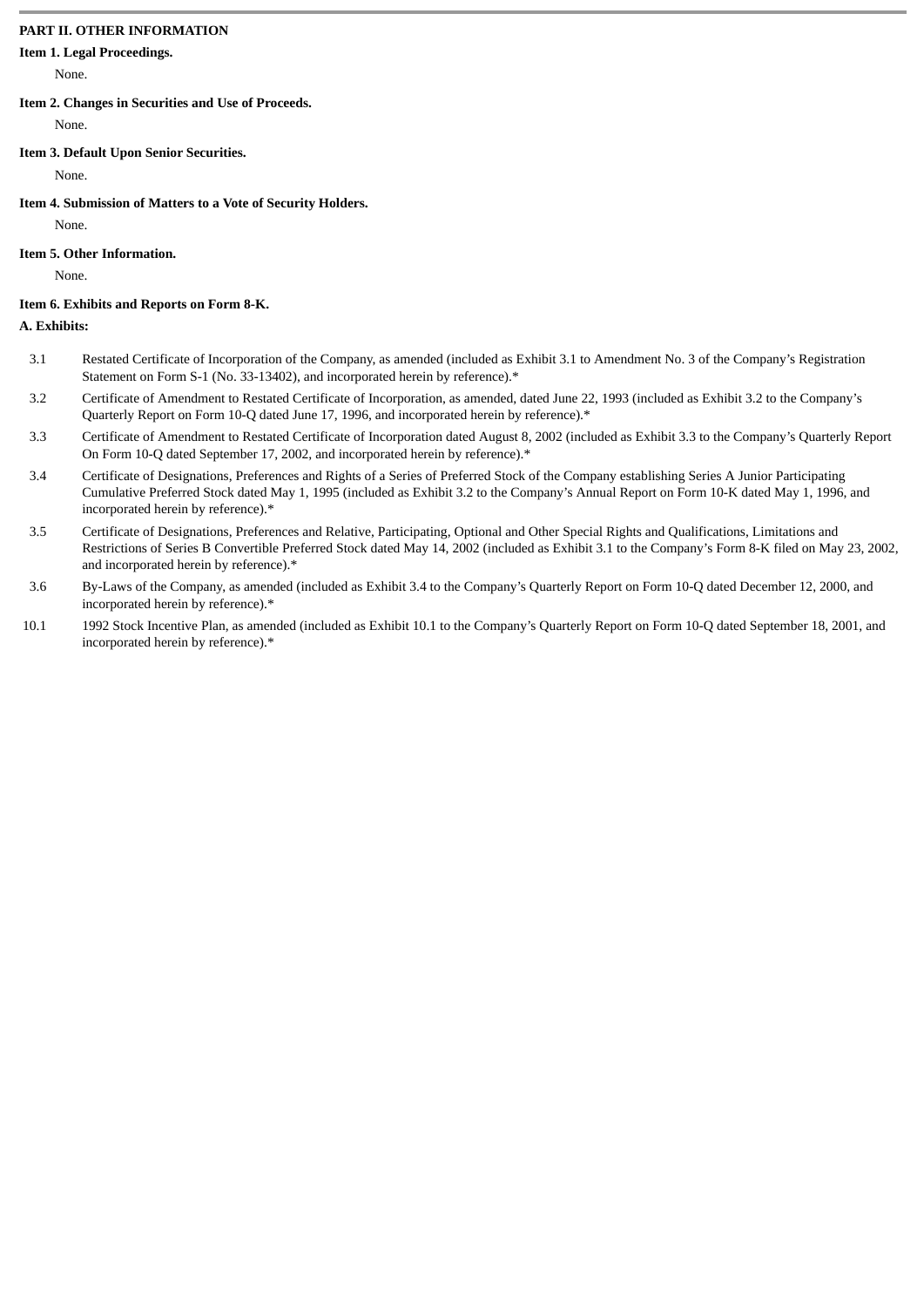- 10.2 Third Amended and Restated Loan and Security Agreement dated as of May 14, 2002, by and among Fleet Retail Finance, Inc., as Administrative Agent and Collateral Agent, the Lenders identified therein, the Company, as Borrowers' Representative, and the Company and Designs Apparel, Inc., as Borrowers (included as Exhibit 10.9 to the Company's Current Report on Form 8-K/A filed on May 23, 2002, and incorporated herein by reference).\*
- 10.3 Consulting Agreement dated as of December 15, 1999 between the Company and George T. Porter, Jr. (included as Exhibit 10.22 to the Company's Annual Report Form 10-K dated April 28, 2000, and incorporated herein by reference).\*
- 10.4 Consulting Agreement dated as of October 28, 1999 between the Company and Jewelcor Management, Inc. (included as Exhibit 10.20 to the Company's Annual Report on Form 10-K dated April 28, 2000, and incorporated herein by Reference).\*
- 10.5 Extension to Consulting Agreement, dated as of April 28, 2001, between the Company and Jewelcor Management, Inc. (included as Exhibit 10.15 to the Company's Quarterly Report on Form 10-Q dated September 18, 2001, and incorporated herein by reference).\*
- 10.6 Extension to Consulting Agreement, dated as of April 28, 2002, between the Company and Jewelcor Management, Inc. (included as Exhibit 10.30 to the Company's Quarterly Report on Form 10-Q dated June 18, 2002, and incorporated herein by reference).\*
- 10.7 Extension to Consulting Agreement, dated as of April 29, 2003, between the Company and Jewelcor Management, Inc. (included as Exhibit 10.7 to the Company's Annual Report on Form 10-K dated May 5, 2003, and incorporated herein by reference).\*
- 10.8 Employment Agreement dated as of March 31, 2000 between the Company and David A. Levin (included as Exhibit 10.27 to the Company's Annual Report on Form 10-K dated April 28, 2000, and incorporated herein by reference).\*
- 10.9 First Amendment to Employment Agreement dated April 10, 2001 between the Company and David A. Levin (included as Exhibit 10.19 to the Company's Quarterly Report on Form 10-Q dated June 19, 2001, and incorporated herein by reference).\*
- 10.10 Second Amendment to Employment Agreement dated as of January 10, 2003 between the Company and David A. Levin. (included as Exhibit 10.10 to the Company's Annual Report on Form 10-K dated May 5, 2003, and incorporated herein by reference).\*
- 10.11 Secured Promissory Note dated as of June 26, 2000 between the Company and David A. Levin (included as Exhibit 10.28 to the Company's Quarterly Report on Form 10-Q dated September 12, 2000, and incorporated herein by reference).\*
- 10.12 Pledge and Security Agreement dated June 26, 2000 between the Company and David A. Levin (included as Exhibit 10.29 to the Company's Quarterly Report on Form 10-Q dated September 12, 2000, and incorporated herein by reference).\*
- 10.13 Employment Agreement dated as of August 14, 2000 between the Company and Dennis R. Hernreich (included as Exhibit 10.30 to the Company's Quarterly Report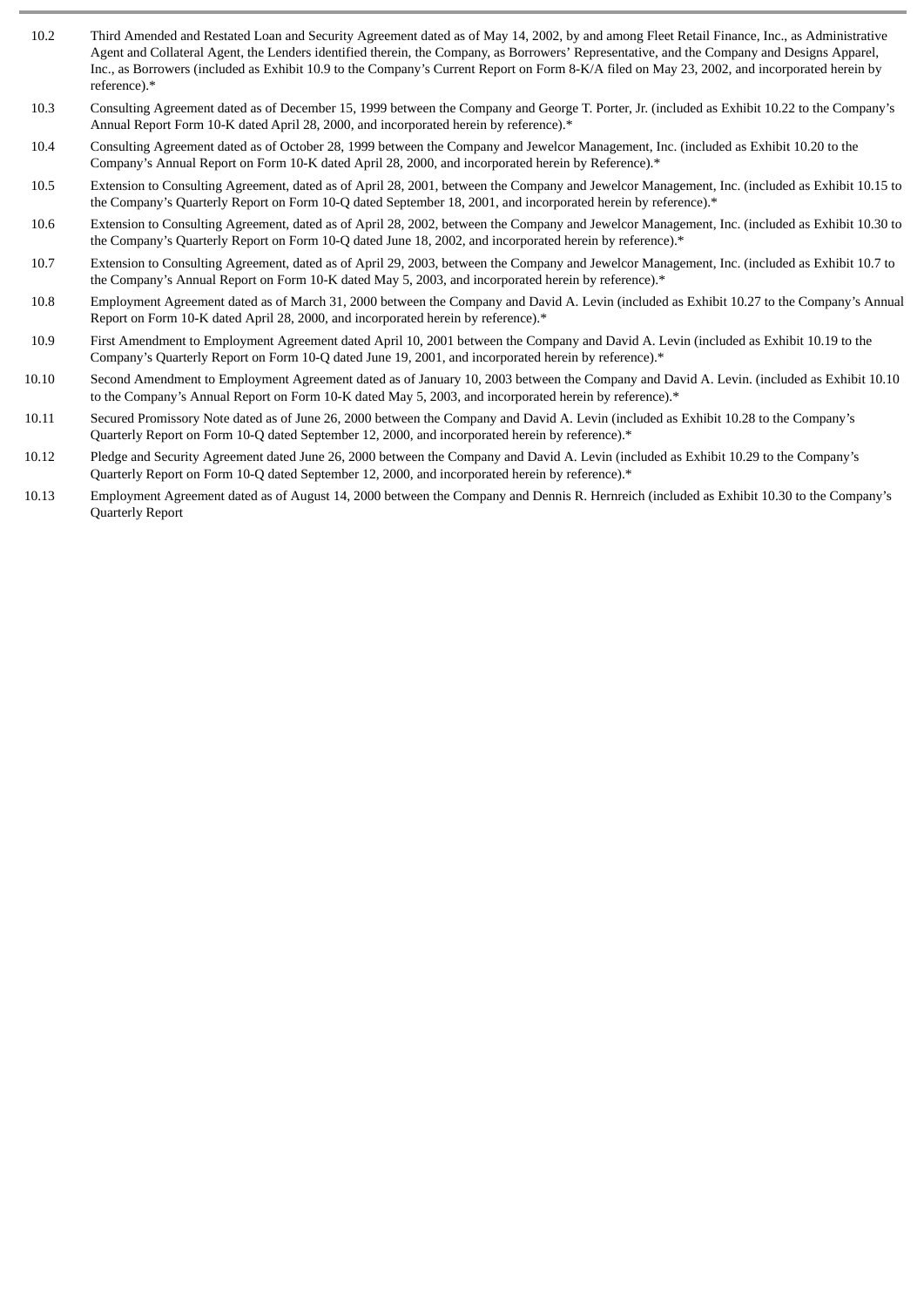on Form 10-Q dated September 12, 2000, and incorporated herein by reference).\*

- 10.14 First Amendment to Employment Agreement dated April 25, 2001 between the Company and Dennis R. Hernreich (included as Exhibit 10.23 to the Company's Quarterly Report on Form 10-Q dated June 19, 2001, and incorporated herein by reference).\*
- 10.15 Second Amendment to Employment Agreement dated as of January 10, 2003 between the Company and Dennis R. Hernreich (included as Exhibit 10.15 to the Company's Annual Report on Form 10-K dated May 5, 2003, and incorporated herein by reference).\*
- 10.16 Employment Agreement dated as of October 22, 2001 between the Company and Ronald N. Batts (included as Exhibit 10.25 to the Company's Quarterly Report on Form 10-Q dated December 14, 2001, and incorporated herein by reference).\*
- 10.17 Agreement and General Release dated as of January 14, 2003 between the Company and Ronald N. Batts (included as Exhibit 10.17 to the Company's Annual Report on Form 10-K dated May 5, 2003, and incorporated herein by reference).\*
- 10.18 Employment Agreement dated as of August 19, 2002 between the Company and Stephen Gatsik (included as Exhibit 10.13 to the Company's Quarterly Report on Form 10-Q dated December 17, 2002, and incorporated herein by reference).\*
- 10.19 Retail Store License Agreement dated as of January 9, 2002 between the Company and Candies, Inc. (included as Exhibit 10.23 to the Company's Annual Report on Form 10-K dated May 1, 2002, and incorporated herein by reference).\*\*
- 10.20 Retail Store License Agreement Amendment No. 1 dated January 15, 2002 between the Company and Candies, Inc. (included as Exhibit 10.24 to the Company's Annual Report on Form 10-K dated May 1, 2002, and incorporated herein by reference).\*
- 10.21 Asset Purchase Agreement entered into as of May 2, 2002, by and among the Company and Casual Male Corp. and certain subsidiaries (included as Exhibit 10.1 to the Company's Current Report on Form 8-K filed on May 23, 2002, and incorporated herein by reference).\*
- 10.22 Amended and Restated Note Agreement, dated as of April 26, 2002, and amended and restated as of May 14, 2002, among the Company, certain subsidiaries of the Company and the purchasers identified therein (included as Exhibit 10.2 to the Company's Current Report on Form 8-K filed on May 23, 2002, and incorporated herein by reference).\*
- 10.23 Form of 12% Senior Subordinated Note due 2007 (included as Exhibit 10.3 to the Company's Current Report on Form 8-K filed on May 23, 2002, and incorporated herein by reference).\*
- 10.24 Form of 5% Subordinated Note due April 26, 2007 (included as Exhibit 10.4 to the Company's Current Report on Form 8-K filed on May 23, 2002, and incorporated herein by reference).\*
- 10.25 Form of Warrant to Purchase Shares of Common Stock (aggregating 787,500 shares) (included as Exhibit 10.5 to the Company's Current Report on Form 8-K filed on May 23, 2002, and incorporated herein by reference).\*
- 10.26 Form of Warrant to Purchase Shares of Common Stock (aggregating 927,500 shares,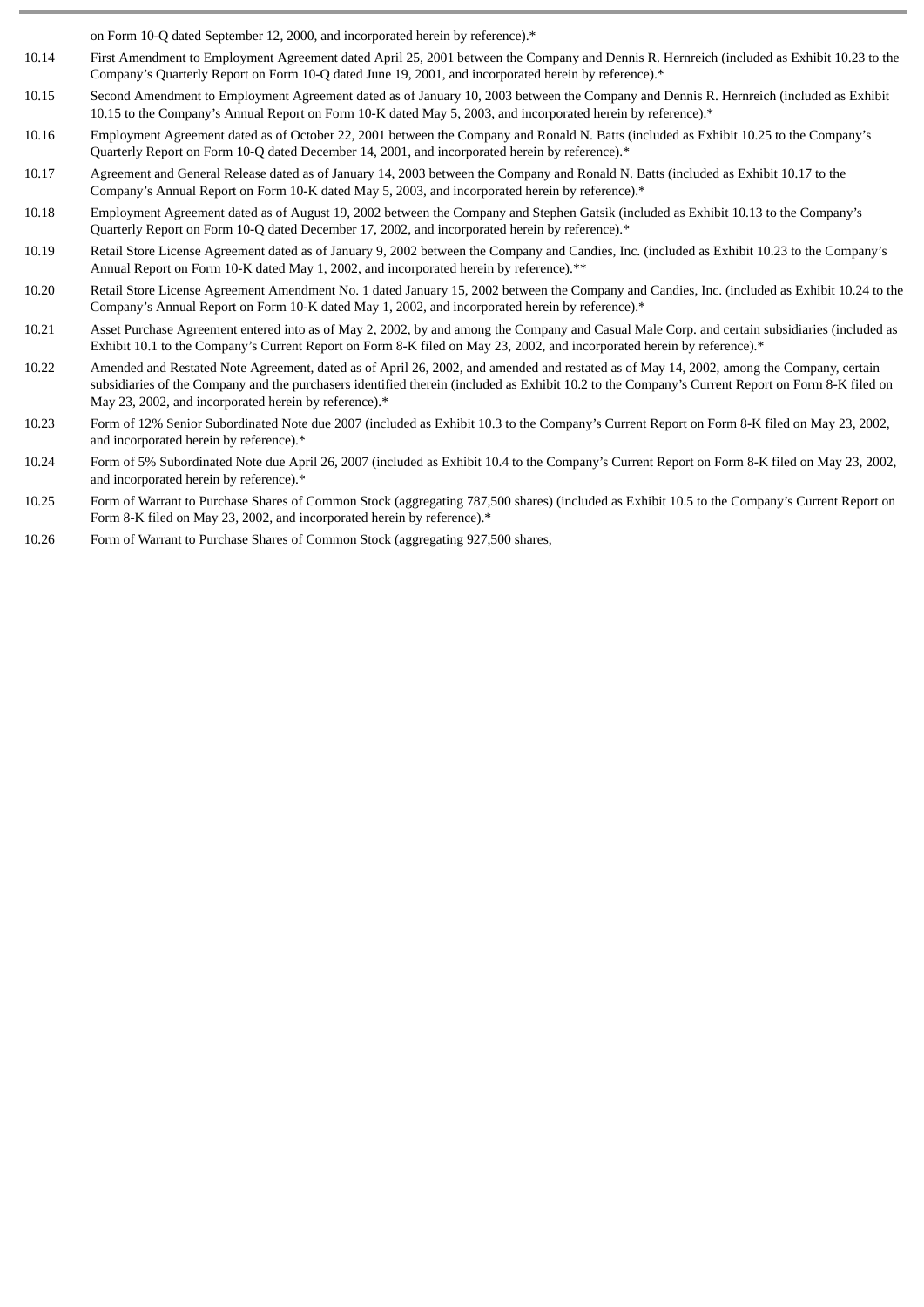subject to shareholder approval)(included as Exhibit 10.6 to the Company's Current Report on Form 8-K filed on May 23, 2002, and incorporated herein by reference).\*

- 10.27 Form of Warrant to Purchase Shares of Common Stock (aggregating 1,176,471 shares, subject to shareholder approval)(included as Exhibit 10.7 to the Company's Current Report on Form 8-K filed on May 23, 2002, and incorporated herein by reference).\*
- 10.28 Registration Rights Agreement entered into as of April 26, 2002, by and between the Company and the persons identified therein (included as Exhibit 10.8 to the Company's Current Report on Form 8-K filed on May 23, 2002, and incorporated herein by reference).\*
- 10.29 Sourcing Agreement dated May 1, 2002, between the Company and Kellwood Company (included as Exhibit 10.29 to the Company's Quarterly Report on Form 10-Q filed on June 18, 2002, and incorporated herein by reference).\*
- 10.30 Form of Warrant to Purchase Shares of Common Stock (aggregating 500,000 shares) (included as Exhibit 10.31 to the Company's Quarterly Report on Form 10-Q filed on September 17, 2002, and incorporated herein by reference).\*
- 18.1 Letter of Preferability from Ernst & Young dated June 13, 2001 (included as Exhibit 18.1 to the Company's Form 10-Q dated June 19, 2001, and incorporated herein by reference).\*
- 99.1 Certification of CEO pursuant to 18 U.S.C. Section 1350, as adopted pursuant to Section 906 of the Sarbanes-Oxley Act of 2002.
- 99.2 Certification of CFO pursuant to 18 U.S.C. Section 1350, as adopted pursuant to Section 906 of the Sarbanes-Oxley Act of 2002.
- 99.3 Certain cautionary statements of the Company to be taken into account in conjunction with consideration and review of the Company's publiclydisseminated documents (including oral statements made by others on behalf of the Company) that include forward looking information (included as Exhibit 99.3 to the Company's Current Report on Form 8-K filed on September 17, 2002, and incorporated herein by reference).\*

Material has been omitted from this exhibit pursuant to a request for confidential treatment. The omitted material has been filed separately with the Securities and Exchange Commission.

#### **B. Reports on Form 8-K:**

A Current Report on Form 8-K was filed by the Company on May 22, 2003 to file its press release dated May 22, 2003 announcing the Company's First Quarter of Fiscal 2004 results of operations. The Company's press release, in addition to containing results that are determined in accordance with accounting principles generally accepted in the United States of America, also contained pro forma information, as if the Company operated its Casual Male business for the first quarter of the prior year.

Previously filed with the Securities and Exchange Commission.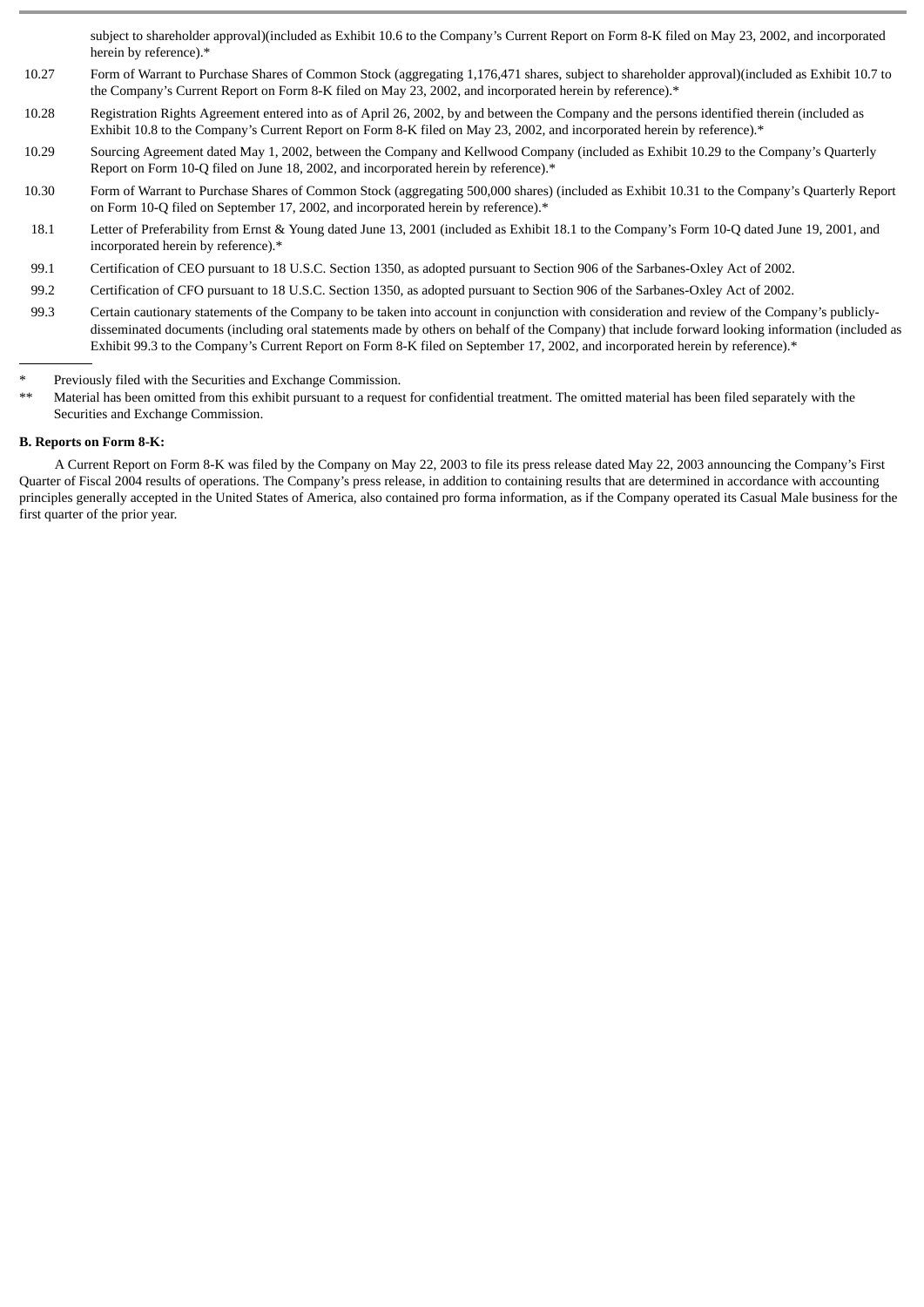SIGNATURES

Pursuant to the requirements of the Securities Exchange Act of 1934, the Registrant has duly caused this report to be signed on its behalf by the undersigned thereunto duly authorized.

CASUAL MALE RETAIL GROUP, INC.

Date: June 16, 2003 By: /s/ DENNIS R. HERNREICH

Dennis R. Hernreich Executive Vice President and Chief Financial Officer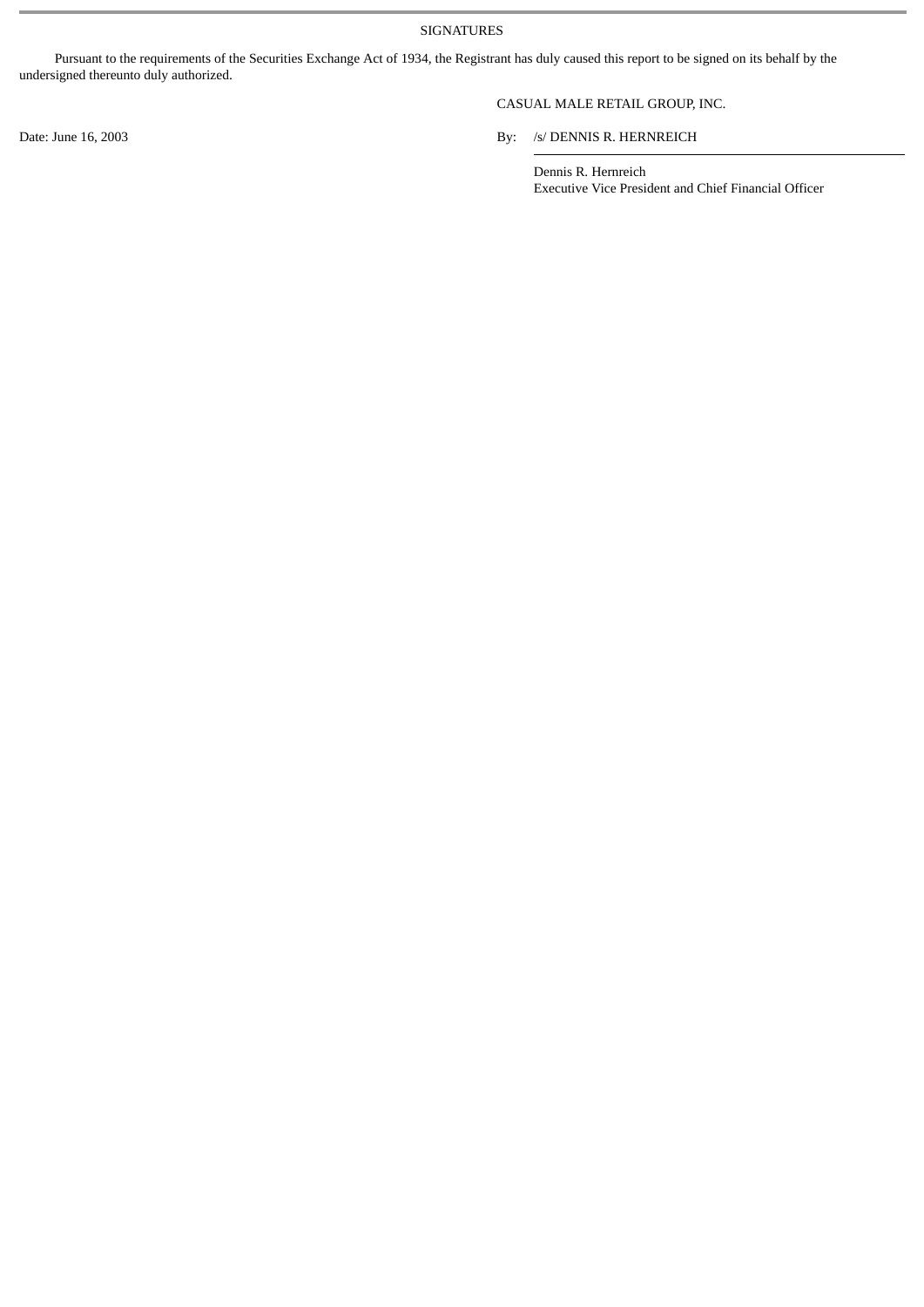#### **Casual Male Retail Group, Inc. Certifications pursuant to Rule 13a-14 or 15d-14 of the Securities Exchange Act of 1934, as adopted pursuant to Section 302 of the Sarbanes-Oxley Act of 2002**

I, David A. Levin, certify that:

- 1. I have reviewed this quarterly report on Form 10-Q of Casual Male Retail Group, Inc.;
- 2. Based on my knowledge, this quarterly report does not contain any untrue statement of a material fact or omit to state a material fact necessary to make the statements made, in light of the circumstances under which such statements were made, not misleading with respect to the period covered by this quarterly report;
- 3. Based on my knowledge, the financial statements, and other financial information included in this quarterly report, fairly present in all material respects the financial condition, results of operations and cash flows of the registrant as of, and for, the periods presented in this quarterly report;
- 4. The registrant's other certifying officer and I are responsible for establishing and maintaining disclosure controls and procedures (as defined in Rules 13a-14 and 15d-14 under the Securities Exchange Act of 1934, as amended) for the registrant and we have:
	- a. Designed such disclosure controls and procedures to ensure that material information relating to the registrant, including its consolidated subsidiaries, is made known to us by others within those entities, particularly during the period in which this quarterly report is being prepared;
	- b. Evaluated the effectiveness of the registrant's disclosure controls and procedures as of a date within 90 days prior to the filing date of this quarterly report (the "Evaluation Date"); and
	- c. Presented in this quarterly report our conclusions about the effectiveness of the disclosure controls and procedures based on our evaluation as of the Evaluation Date;
- 5. The registrant's other certifying officer and I have disclosed, based on our most recent evaluation, to the registrant's auditors and the audit committee of registrant's board of directors (or persons performing the equivalent function):
	- a. All significant deficiencies in the design or operation of internal controls which could adversely affect the registrant's ability to record, process, summarize and report financial data and have identified for the registrant's auditors any material weaknesses in internal controls; and
	- b. Any fraud, whether or not material, that involves management or other employees who have a significant role in the registrant's internal controls; and
- 6. The registrant's other certifying officer and I have indicated in this quarterly report whether or not there were significant changes in internal controls or in other factors that could significantly affect internal controls subsequent to the date of our most recent evaluation, including any corrective actions with regard to significant deficiencies and material weaknesses.

Date: June 16, 2003

/s/ DAVID A.LEVIN

David A. Levin Chief Executive Officer (Principal Executive Officer)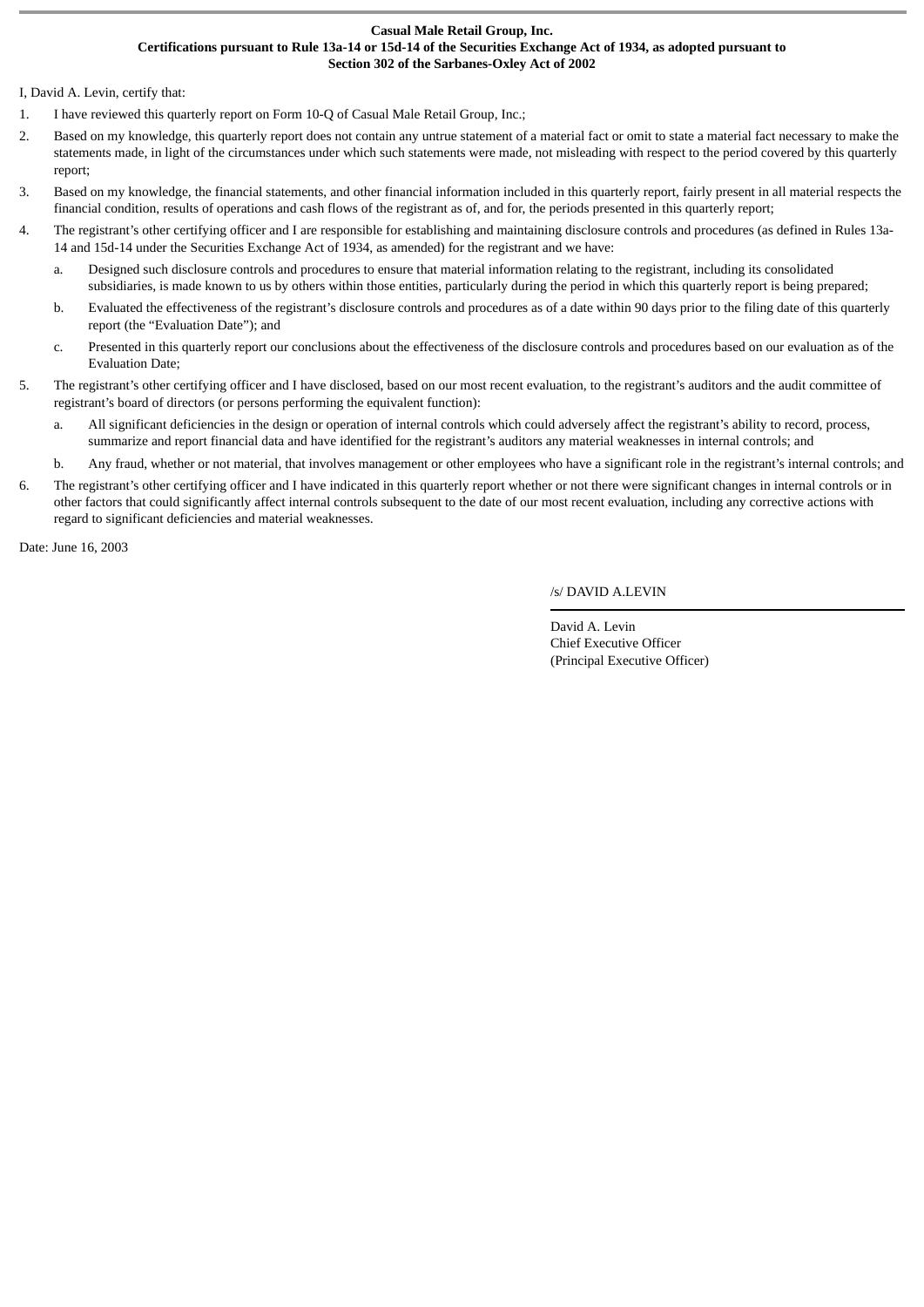I, Dennis R. Hernreich, certify that:

- 1. I have reviewed this quarterly report on Form 10-Q of Casual Male Retail Group, Inc.;
- 2. Based on my knowledge, this quarterly report does not contain any untrue statement of a material fact or omit to state a material fact necessary to make the statements made, in light of the circumstances under which such statements were made, not misleading with respect to the period covered by this quarterly report;
- 3. Based on my knowledge, the financial statements, and other financial information included in this quarterly report, fairly present in all material respects the financial condition, results of operations and cash flows of the registrant as of, and for, the periods presented in this quarterly report;
- 4. The registrant's other certifying officer and I are responsible for establishing and maintaining disclosure controls and procedures (as defined in Rules 13a-14 and 15d-14 under the Securities Exchange Act of 1934, as amended) for the registrant and we have:
	- a. Designed such disclosure controls and procedures to ensure that material information relating to the registrant, including its consolidated subsidiaries, is made known to us by others within those entities, particularly during the period in which this quarterly report is being prepared;
	- b. Evaluated the effectiveness of the registrant's disclosure controls and procedures as of a date within 90 days prior to the filing date of this quarterly report (the "Evaluation Date"); and
	- c. Presented in this quarterly report our conclusions about the effectiveness of the disclosure controls and procedures based on our evaluation as of the Evaluation Date;
- 5. The registrant's other certifying officer and I have disclosed, based on our most recent evaluation, to the registrant's auditors and the audit committee of registrant's board of directors (or persons performing the equivalent function):
	- a. All significant deficiencies in the design or operation of internal controls which could adversely affect the registrant's ability to record, process, summarize and report financial data and have identified for the registrant's auditors any material weaknesses in internal controls; and
	- b. Any fraud, whether or not material, that involves management or other employees who have a significant role in the registrant's internal controls; and
- 6. The registrant's other certifying officer and I have indicated in this quarterly report whether or not there were significant changes in internal controls or in other factors that could significantly affect internal controls subsequent to the date of our most recent evaluation, including any corrective actions with regard to significant deficiencies and material weaknesses.

Date: June 16, 2003

#### /s/ DENNIS R. HERNREICH

Dennis R. Hernreich Chief Financial Officer (Principal Financial and Accounting Officer)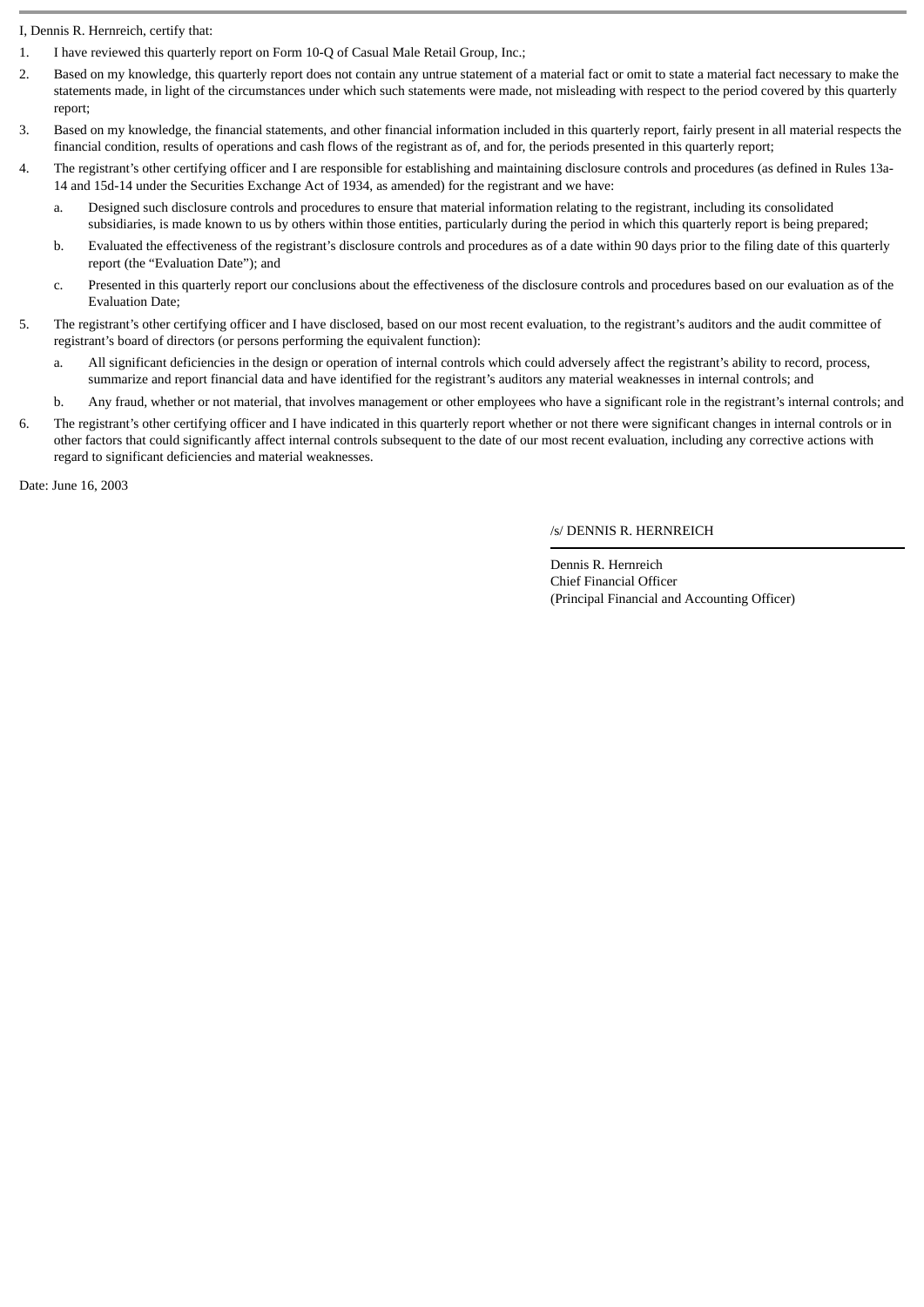#### CERTIFICATION PURSUANT TO 18 U.S.C. SECTION 1350, AS ADOPTED PURSUANT TO SECTION 906 OF THE SARBANES-OXLEY ACT OF 2002

In connection with the Quarterly Report of Casual Male Retail Group, Inc. (the "Company") on Form 10-Q for the quarterly period ended May 3, 2003 as filed with the Securities and Exchange Commission on the date hereof (the "Report"), I, David A. Levin, Chief Executive Officer of the Company, certify to the best of my knowledge, pursuant to 18 U.S.C. § 1350, as adopted pursuant to § 906 of the Sarbanes-Oxley Act of 2002, that:

(1) The Report fully complies with the requirements of Section 13(a) or 15(d) of the Securities Exchange Act of 1934; and

(2) The information contained in the Report fairly presents, in all material respects, the financial condition and results of operations of the Company.

A signed original of this written statement required by Section 906 has been provided to the Company and will be retained by the Company and furnished to the Securities and Exchange Commission or its staff upon request.

Date: June 16, 2003

/s/ DAVID A. LEVIN

David A. Levin Chief Executive Officer (Principal Executive Officer)

This certification accompanies the Report pursuant to § 906 of the Sarbanes-Oxley Act of 2002 and shall not, except to the extent required by the Sarbanes-Oxley Act of 2002, be deemed filed by the Company for purposes of § 18 of the Securities Exchange Act of 1934, as amended.